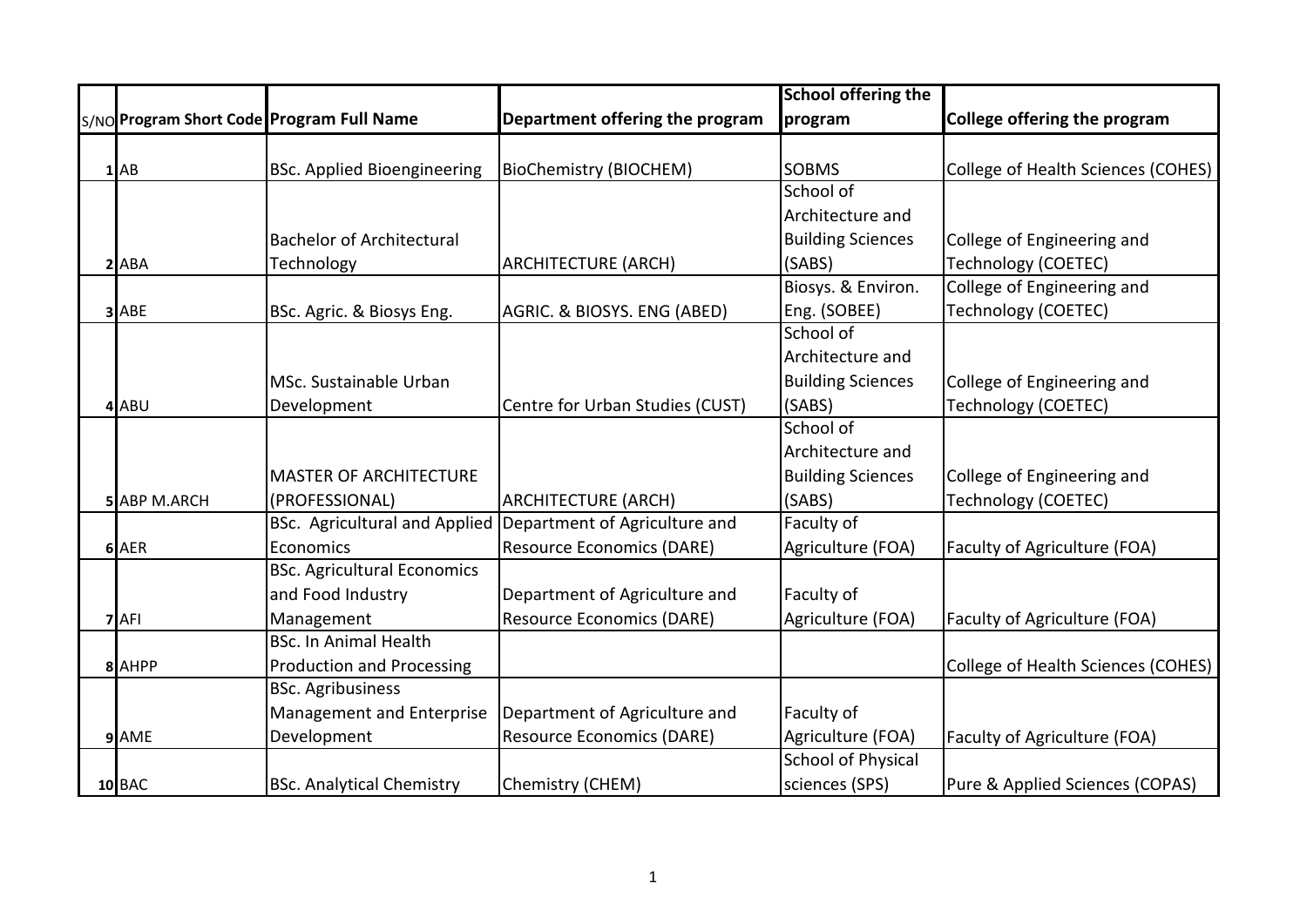|                     |                                   |                                            |                            | College of Engineering and       |
|---------------------|-----------------------------------|--------------------------------------------|----------------------------|----------------------------------|
| 11 BAGR             | <b>BSc. In Agriculture</b>        | Horticulture (HORT)                        |                            | Technology (COETEC)              |
|                     |                                   |                                            | <b>Biological Sciences</b> |                                  |
| $12$ $BAP$          | <b>BSc Applied Biology</b>        | Zoology (ZOO)                              | (BS)                       | Pure & Applied Sciences (COPAS)  |
|                     |                                   |                                            | School of                  |                                  |
|                     |                                   | <b>Statistics &amp; Actuarial Sciences</b> | Mathematical               |                                  |
| $13$ BAS            | <b>BSc. In Actuarial Sciences</b> | (STACS)                                    | sciences (SMS)             | Pure & Applied Sciences (COPAS)  |
|                     |                                   |                                            | School of                  |                                  |
|                     | <b>BSc. In Actuarial Sciences</b> | <b>Statistics &amp; Actuarial Sciences</b> | Mathematical               |                                  |
| $14$ BAS (NEW)      | (New syllabus)                    | (STACS)                                    | sciences (SMS)             | Pure & Applied Sciences (COPAS)  |
|                     |                                   |                                            | School of                  |                                  |
|                     | <b>BSc. In Actuarial Sciences</b> | <b>Statistics &amp; Actuarial Sciences</b> | Mathematical               |                                  |
| <b>15 BAS (OLD)</b> | (Old syllabus)                    | (STACS)                                    | sciences (SMS)             | Pure & Applied Sciences (COPAS)  |
|                     |                                   |                                            | School of                  |                                  |
|                     |                                   |                                            | Computing and              |                                  |
|                     |                                   |                                            | Information                |                                  |
| <b>16 BBC</b>       | <b>BSc. In Business Computing</b> | Information Technology (IT)                | Technology (SCIT)          | Pure & Applied Sciences (COPAS)  |
|                     |                                   | Economics, Accounting & Finance            | <b>School of Business</b>  | College of Human Resource        |
| 17 BBF              | <b>BSC BANKING AND FINANCE</b>    | (DEAF)                                     | (SOB)                      | Development (COHRED)             |
|                     | <b>Bachelors in Business</b>      |                                            | <b>School of Business</b>  | <b>College of Human Resource</b> |
| 18 BBIT             | <b>Information Technology</b>     | <b>Business Administration (DBA)</b>       | (SOB)                      | Development (COHRED)             |
|                     | <b>Bachelor Of Business And</b>   |                                            | <b>School of Business</b>  | College of Human Resource        |
| 19 BBOM             | <b>Office Management</b>          | <b>KISII</b>                               | (SOB)                      | Development (COHRED)             |
|                     |                                   |                                            | School of                  |                                  |
|                     |                                   | <b>Statistics &amp; Actuarial Sciences</b> | Mathematical               |                                  |
| <b>20 BBS</b>       | <b>BSc. In Biostatistics</b>      | (STACS)                                    | sciences (SMS)             | Pure & Applied Sciences (COPAS)  |
|                     |                                   |                                            | School of                  |                                  |
|                     | <b>BSc. In Biostatistics (New</b> | <b>Statistics &amp; Actuarial Sciences</b> | Mathematical               |                                  |
| <b>21 BBS (NEW)</b> | syllabus)                         | (STACS)                                    | sciences (SMS)             | Pure & Applied Sciences (COPAS)  |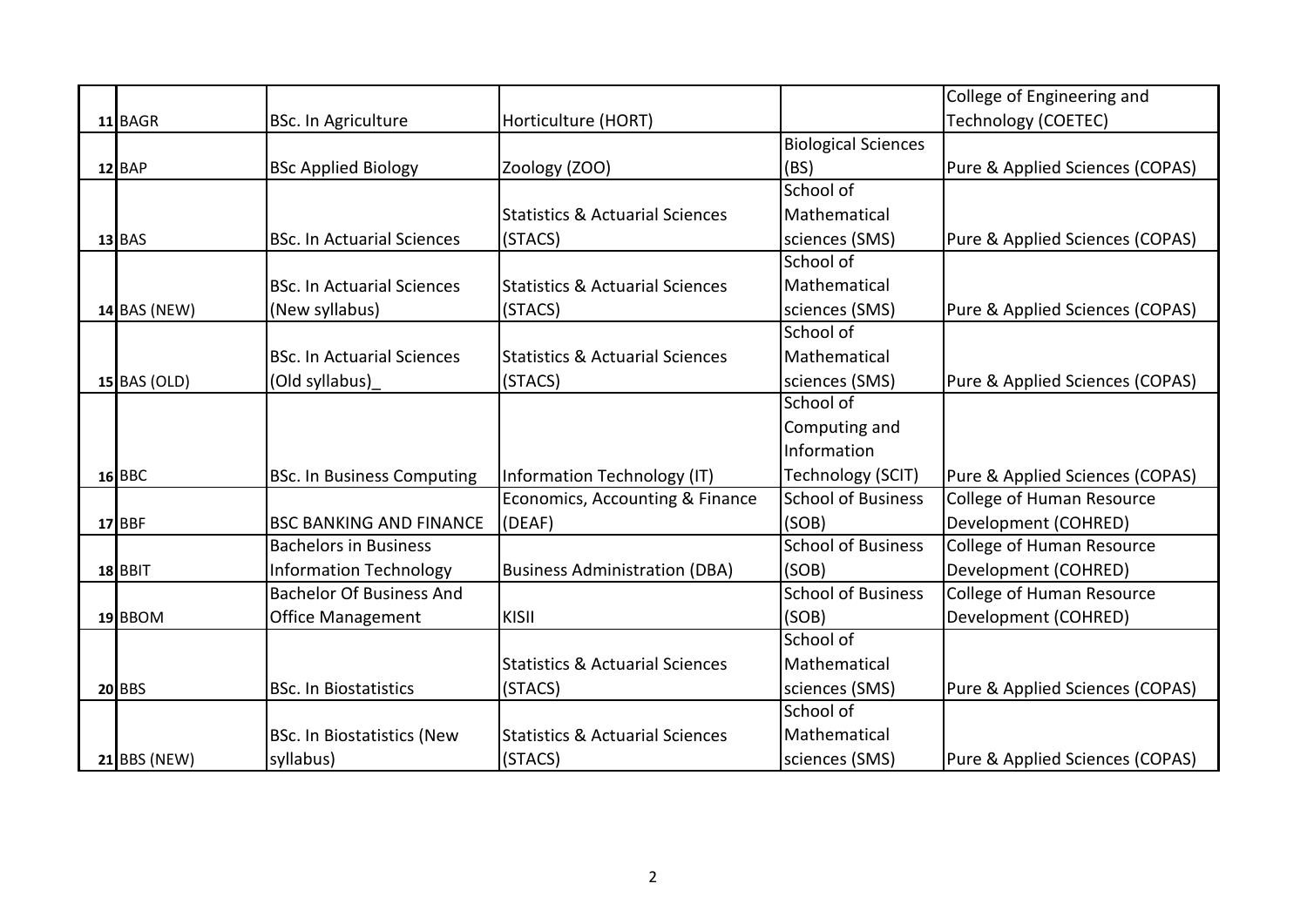|                            |                                        |                                            | School of                 |                                    |
|----------------------------|----------------------------------------|--------------------------------------------|---------------------------|------------------------------------|
|                            | <b>BSc. In Biostatistics (Old</b>      | <b>Statistics &amp; Actuarial Sciences</b> | Mathematical              |                                    |
| $22$ BBS (OLD)             | syllaubus)                             | (STACS)                                    | sciences (SMS)            | Pure & Applied Sciences (COPAS)    |
|                            |                                        |                                            | School of                 |                                    |
|                            |                                        |                                            | Entrepreneurship          |                                    |
|                            |                                        | Entrpreneurship, Technology,               | procurement and           |                                    |
|                            | <b>Bsc in Business Innovation</b>      | Leadership and Management                  | Management                | <b>College of Human Resource</b>   |
| 23 BBITM                   | and Technology Management (ETLM)       |                                            | (SEPM)                    | Development (COHRED)               |
|                            |                                        |                                            | School of                 |                                    |
|                            | <b>Bachelor of Corporate</b>           |                                            | Communication and         |                                    |
|                            | Communication &                        | Media Technology&Applied                   | Development               | College of Human Resource          |
| 24 BCCM                    | Management                             | <b>Communication (MTAC)</b>                | Studies (SCDS)            | Development (COHRED)               |
|                            |                                        |                                            | School of                 |                                    |
|                            | <b>Bachelor of Community</b>           |                                            | communication and         |                                    |
|                            | development and                        |                                            | developmet studies        | College of Human Resource          |
| 25 BCDE                    | Environment                            | Development studies (DDS)                  | (SCDS)                    | Development (COHRED)               |
|                            | <b>BSc. In Community Health</b>        |                                            |                           |                                    |
| 26 BCHD                    | and Development                        | Public Health Sciences (PH)                |                           | College of Health Sciences (COHES) |
|                            |                                        |                                            | School of                 |                                    |
|                            |                                        |                                            | Architecture and          |                                    |
|                            | <b>BSc.</b> In Construction            | <b>Construction Management</b>             | <b>Building Sciences</b>  | College of Engineering and         |
| 27 BCM                     | Management                             | (CONMAN)                                   | (SABS)                    | <b>Technology (COETEC)</b>         |
|                            | <b>BSc. In Clinical Medicine</b>       |                                            | <b>School of Medicine</b> |                                    |
| 28 BCM (C.MED)             | (Clinical Medicine)                    | Medicine                                   | (SoN)                     | College of Health Sciences (COHES) |
|                            |                                        |                                            |                           |                                    |
|                            | <b>BSc. In Clinical Medicine</b>       |                                            | <b>School of Medicine</b> |                                    |
| 29 BCM (C.MED) UPG         | (Clinical Medicine)-Upgrading Medicine |                                            | (SoN)                     | College of Health Sciences (COHES) |
|                            |                                        |                                            | <b>School of Business</b> | College of Human Resource          |
| 30 BCOM                    | <b>Bachelor of Commerce</b>            | <b>Business Administration (DBA)</b>       | (SOB)                     | Development (COHRED)               |
|                            | <b>Bachelor of Commerce</b>            |                                            | <b>School of Business</b> | College of Human Resource          |
| <b>31 BCOM (FIN. OPT.)</b> | (Finance Option)                       | <b>Business Administration (DBA)</b>       | (SOB)                     | Development (COHRED)               |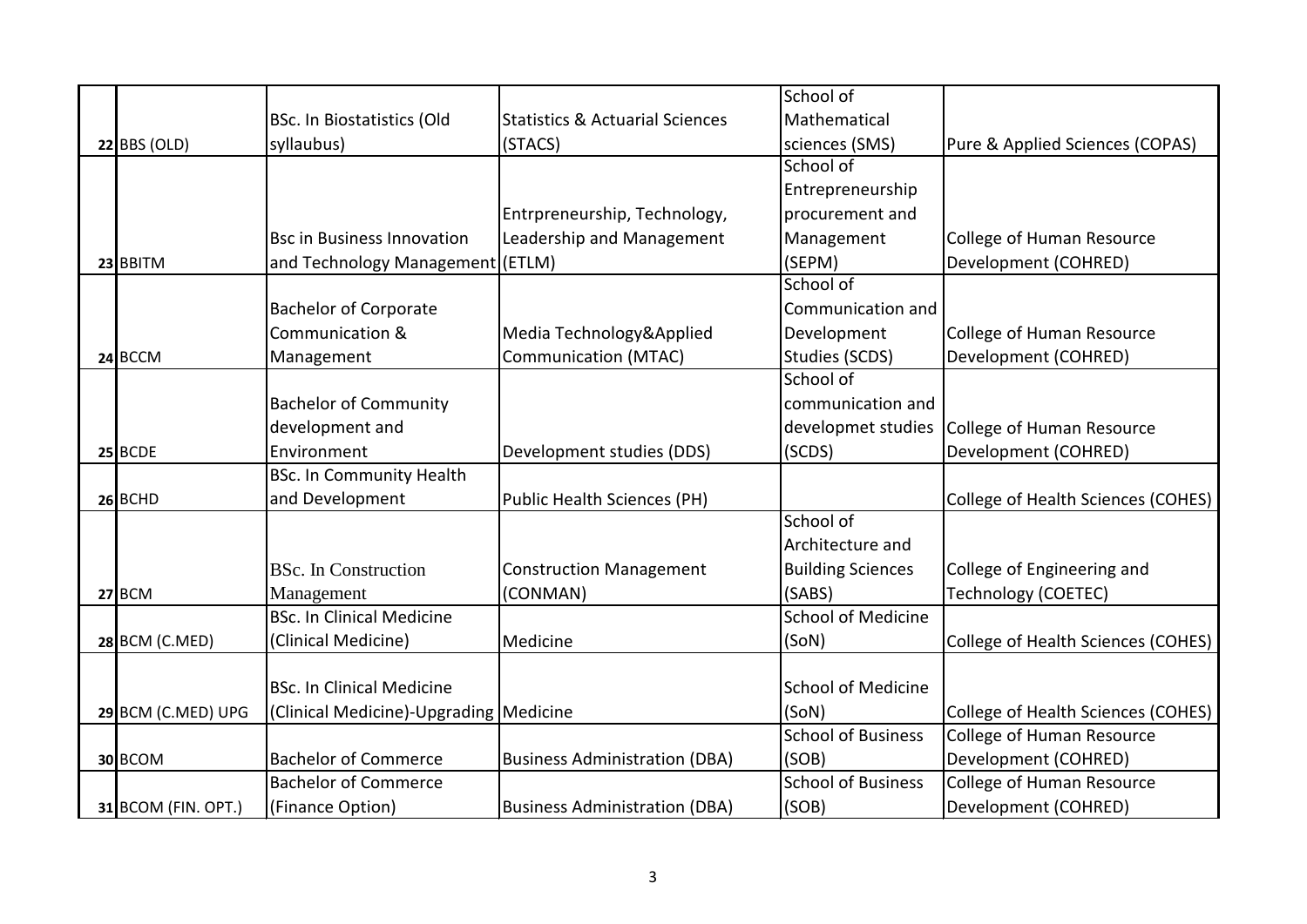|                    | <b>Bachelor of Commerce</b>       |                                      | <b>School of Business</b>  | College of Human Resource       |
|--------------------|-----------------------------------|--------------------------------------|----------------------------|---------------------------------|
| 32 BCOM (MKT. OPT) | (Marketing Option)                | <b>Business Administration (DBA)</b> | (SOB)                      | Development (COHRED)            |
|                    | <b>Bachelor of Commerce</b>       |                                      | <b>School of Business</b>  | College of Human Resource       |
|                    |                                   |                                      |                            |                                 |
| 33 BCOM (A/C OPT.) | (Accounting Option)               | <b>Business Administration (DBA)</b> | (SOB)<br>School of         | Development (COHRED)            |
|                    |                                   |                                      |                            |                                 |
|                    |                                   |                                      | Computing and              |                                 |
|                    |                                   | Department of Computing              | Information                |                                 |
| <b>34 BCS</b>      | <b>BSc in Computer Science</b>    | (Computing)                          | Technology (SCIT)          | Pure & Applied Sciences (COPAS) |
|                    |                                   |                                      | School of                  |                                 |
|                    |                                   |                                      | Computing and              |                                 |
|                    |                                   | Department of Computing              | Information                |                                 |
| 35 BCT             | <b>BSc in Computer Technology</b> | (Computing)                          | Technology (SCIT)          | Pure & Applied Sciences (COPAS) |
|                    |                                   |                                      | School of                  |                                 |
|                    |                                   |                                      | communication and          |                                 |
|                    | <b>Bachelor of development</b>    |                                      | developmet studies         | College of Human Resource       |
| 36 BDEV            | studies                           | Development studies (DDS)            | (SCDS)                     | Development (COHRED)            |
|                    |                                   |                                      | School of                  |                                 |
|                    |                                   |                                      | communication and          |                                 |
|                    |                                   | Economics, Accounting & Finance      | developmet studies         | College of Human Resource       |
| 37 BECO            | <b>Bachelors in Economics</b>     | (DEAF)                               | (SCDS)                     | Development (COHRED)            |
|                    |                                   |                                      | School of                  |                                 |
|                    |                                   |                                      | Entrepreneurship           |                                 |
|                    |                                   | Entrpreneurship, Technology,         | procurement and            |                                 |
|                    |                                   | Leadership and Management            | Management                 | College of Human Resource       |
| 38 BENT            | Bsc. in Entreprenuership          | (ETLM)                               | (SEPM)                     | Development (COHRED)            |
|                    | <b>BSc. In Environmental</b>      |                                      |                            |                                 |
|                    | Horticulture and Landscaping      |                                      |                            |                                 |
| 39 BENVHORT        | Technology                        | Horticulture (HORT)                  |                            |                                 |
|                    |                                   |                                      | <b>Biological Sciences</b> |                                 |
| 40 BES             | <b>BSc Environmental Science</b>  | Zoology (ZOO)                        | (BS)                       | Pure & Applied Sciences (COPAS) |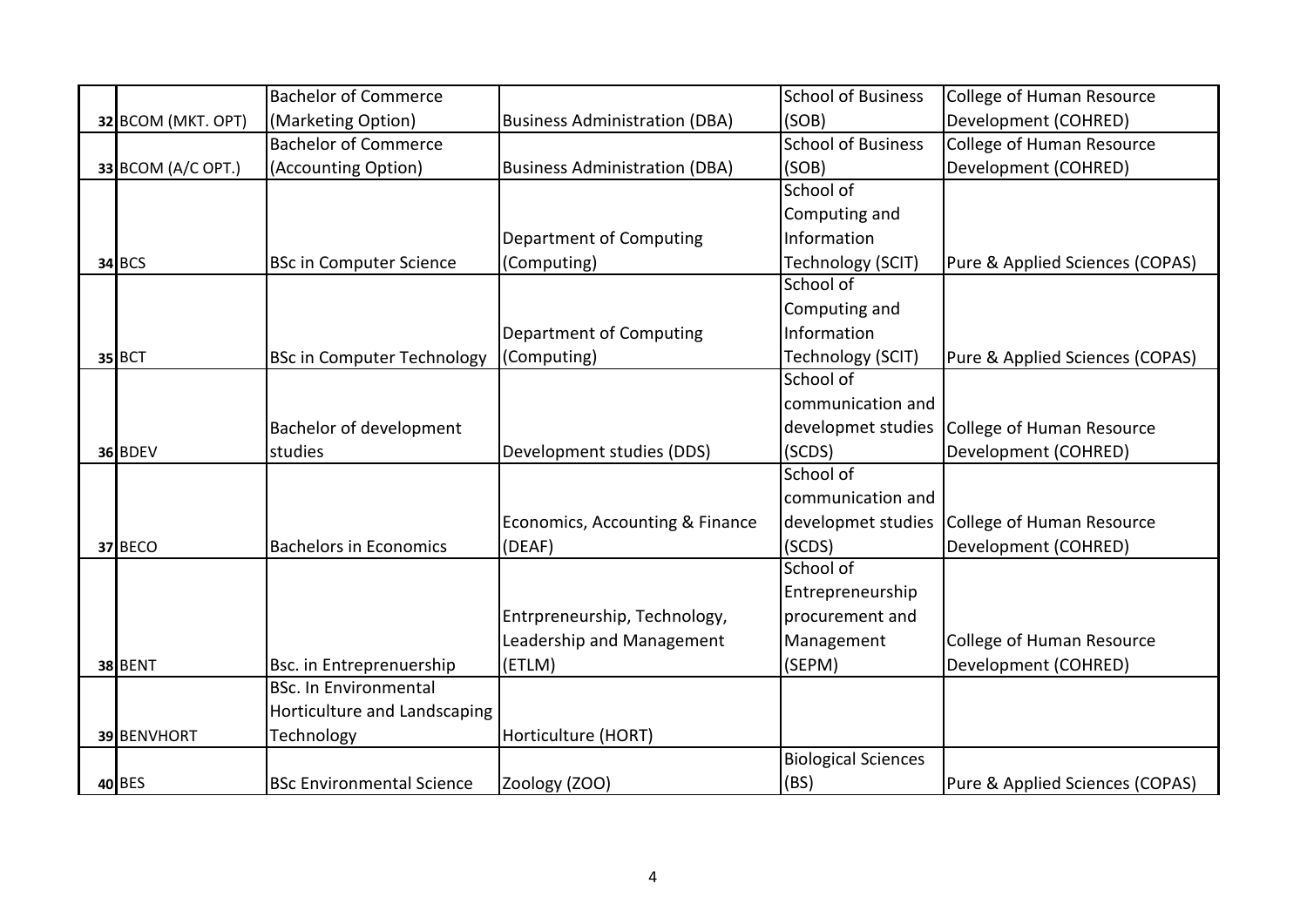|               | <b>BSc Fisheries &amp; Aquaculture</b> |                                            | <b>Biological Sciences</b> |                                  |
|---------------|----------------------------------------|--------------------------------------------|----------------------------|----------------------------------|
| 41 BFA        | Scie.                                  | Zoology (ZOO)                              | (BS)                       | Pure & Applied Sciences (COPAS)  |
|               |                                        |                                            | School of                  |                                  |
|               |                                        | <b>Statistics &amp; Actuarial Sciences</b> | Mathematical               |                                  |
| 42 BFE        | <b>BSc. In Financial Engineering</b>   | (STACS)                                    | sciences (SMS)             | Pure & Applied Sciences (COPAS)  |
|               |                                        |                                            | School of                  |                                  |
|               | <b>BSc. In Financial Engineering</b>   | <b>Statistics &amp; Actuarial Sciences</b> | Mathematical               |                                  |
| 43 BFE (NEW)  | (New syllabus)                         | (STACS)                                    | sciences (SMS)             | Pure & Applied Sciences (COPAS)  |
|               |                                        |                                            | School of                  |                                  |
|               | <b>BSc. In Financial Engineering</b>   | <b>Statistics &amp; Actuarial Sciences</b> | Mathematical               |                                  |
| 44 BFE (OLD)  | (Old syllabus)                         | (STACS)                                    | sciences (SMS)             | Pure & Applied Sciences (COPAS)  |
|               |                                        |                                            | School of Food and         |                                  |
|               | <b>BSC.</b> in Food Service and        | <b>Department of Human Nutrition</b>       | Nutritional                | College of Agriculture and       |
| 45 BFSHM      | <b>Hospitality Management</b>          | <b>Sciences (HNS)</b>                      | Sciences (SFNS)            | <b>Natural Resources</b>         |
|               |                                        |                                            | School of Food and         |                                  |
|               | Bsc in Food Science and                | <b>Department of Human Nutrition</b>       | Nutritional                | College of Agriculture and       |
| 46 BFSN       | Nutrition                              | <b>Sciences (HNS)</b>                      | Sciences (SFNS)            | <b>Natural Resources</b>         |
|               | <b>BSC.in Food Science and</b>         |                                            |                            |                                  |
| 47 BFST       | Technology                             | Food Science and Technology (FST)          | Agriculture (AGR)          | Agriculture (FAGR)               |
|               |                                        |                                            | <b>Biological Sciences</b> |                                  |
| <b>48 BGS</b> | <b>BSc Genomic Science</b>             | Zoology (ZOO)                              | (BS)                       | Pure & Applied Sciences (COPAS)  |
|               |                                        |                                            | School of Food and         |                                  |
|               | <b>BSC in Human Nutrition and</b>      | <b>Department of Human Nutrition</b>       | Nutritional                | College of Agriculture and       |
| 49 BHND       | <b>Dietetics</b>                       | <b>Sciences (HNS)</b>                      | Sciences (SFNS)            | <b>Natural Resources</b>         |
| 50 BHORT      | <b>BSc. In Horticulture</b>            | Horticulture (HORT)                        |                            |                                  |
|               |                                        |                                            | School of                  |                                  |
|               |                                        |                                            | Entrepreneurship           |                                  |
|               |                                        | Entrpreneurship, Technology,               | procurement and            |                                  |
|               | <b>Bsc in Human Resource</b>           | Leadership and Management                  | Management                 | <b>College of Human Resource</b> |
| 51 BHRM       | Mangement                              | (ETLM)                                     | (SEPM)                     | Development (COHRED)             |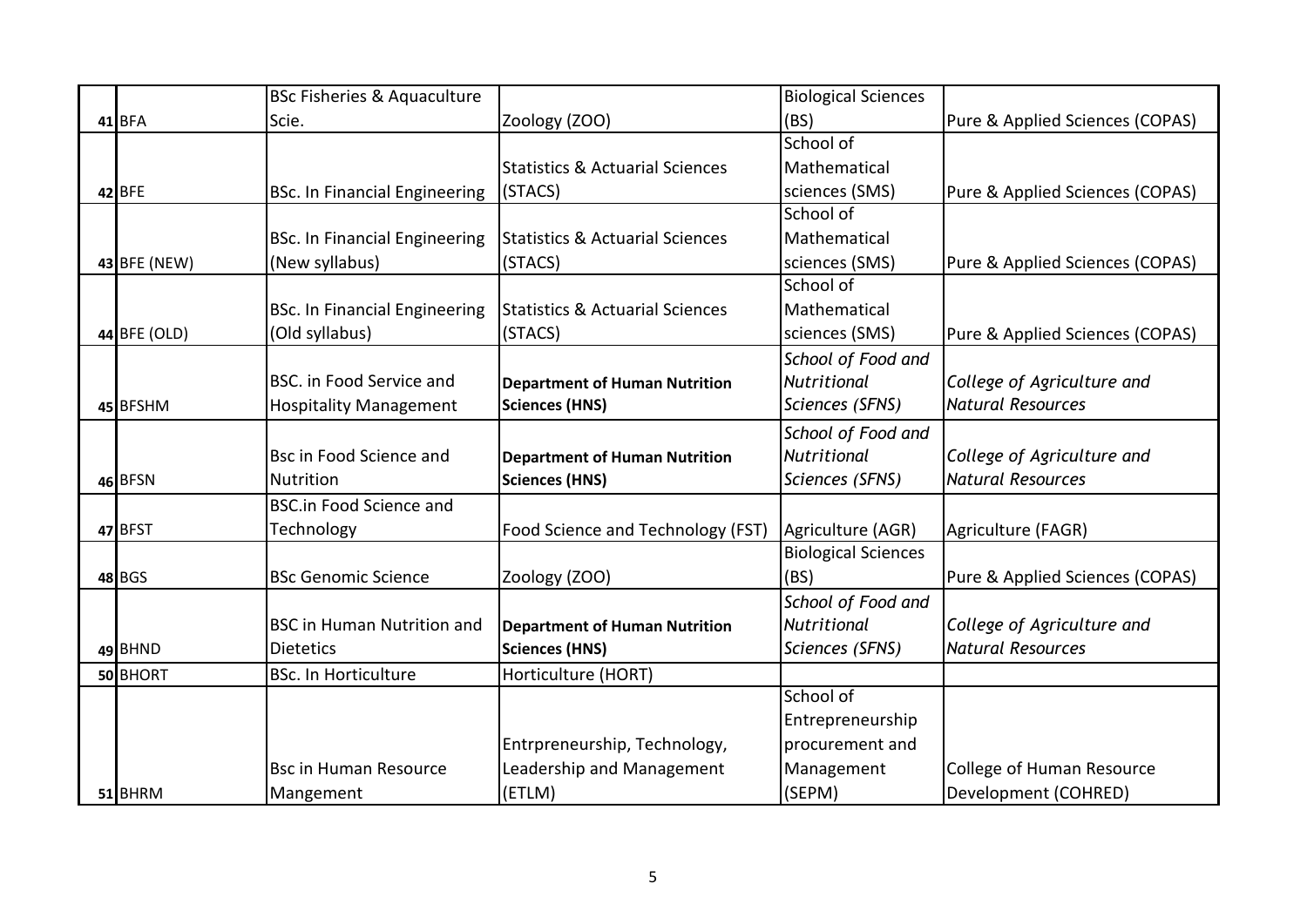|                       | <b>BSc.</b> in Health Records                            |                             |                            |                                    |
|-----------------------|----------------------------------------------------------|-----------------------------|----------------------------|------------------------------------|
|                       | and intormation                                          |                             |                            |                                    |
| 52 BHRIM              | Management                                               | Public Health (PH)          | Public Health (PH)         | College of Health Sciences (COHES) |
|                       |                                                          |                             | <b>School of Physical</b>  |                                    |
| $53$ BIC              | <b>BSc. Industrial Chemistry</b>                         | Chemistry (CHEM)            | sciences (SPS)             | Pure & Applied Sciences (COPAS)    |
|                       |                                                          |                             | <b>Biological Sciences</b> |                                    |
| <b>54 BIO</b>         | <b>BSc Biological</b>                                    | Botany (BOT)                | (BS)                       | Pure & Applied Sciences (COPAS)    |
|                       |                                                          |                             | <b>Biological Sciences</b> |                                    |
| 55 BIOTECH            | <b>BSc Biotechnology</b>                                 | Botany (BOT)                | (BS)                       | Pure & Applied Sciences (COPAS)    |
|                       |                                                          |                             | School of                  |                                    |
|                       |                                                          |                             | Computing and              |                                    |
|                       | Bachelor of Scince in                                    |                             | Information                |                                    |
| <b>56 BIT</b>         | <b>Information Technology</b>                            | Information Technology (IT) | <b>Technology (SCIT)</b>   | Pure & Applied Sciences (COPAS)    |
|                       |                                                          |                             | School of                  |                                    |
|                       |                                                          |                             | Communication and          |                                    |
|                       |                                                          | Media Technology&Applied    | Development                | College of Human Resource          |
| $57$ BJ               | <b>Bachelor of Journalism</b>                            | <b>Communication (MTAC)</b> | <b>Studies (SCDS)</b>      | Development (COHRED)               |
|                       |                                                          |                             | School of                  |                                    |
|                       |                                                          |                             | Communication and          |                                    |
|                       | <b>Bachelor of Journalism</b>                            | Media Technology&Applied    | Development                | College of Human Resource          |
| 58 BJ ADVERT OPT.     | (Advertising Option)                                     | <b>Communication (MTAC)</b> | <b>Studies (SCDS)</b>      | Development (COHRED)               |
|                       |                                                          |                             | School of                  |                                    |
|                       |                                                          |                             | Communication and          |                                    |
|                       | Bachelor of Journalism (Print   Media Technology&Applied |                             | Development                | College of Human Resource          |
| 59 BJ B/CAST JNL OPT. | Media Option)                                            | <b>Communication (MTAC)</b> | <b>Studies (SCDS)</b>      | Development (COHRED)               |
|                       |                                                          |                             | School of                  |                                    |
|                       |                                                          |                             | Communication and          |                                    |
|                       | Bachelor of Journalism (Public                           | Media Technology&Applied    | Development                | College of Human Resource          |
| 60 BJ PR OPT.         | <b>Relations Option</b> )                                | <b>Communication (MTAC)</b> | <b>Studies (SCDS)</b>      | Development (COHRED)               |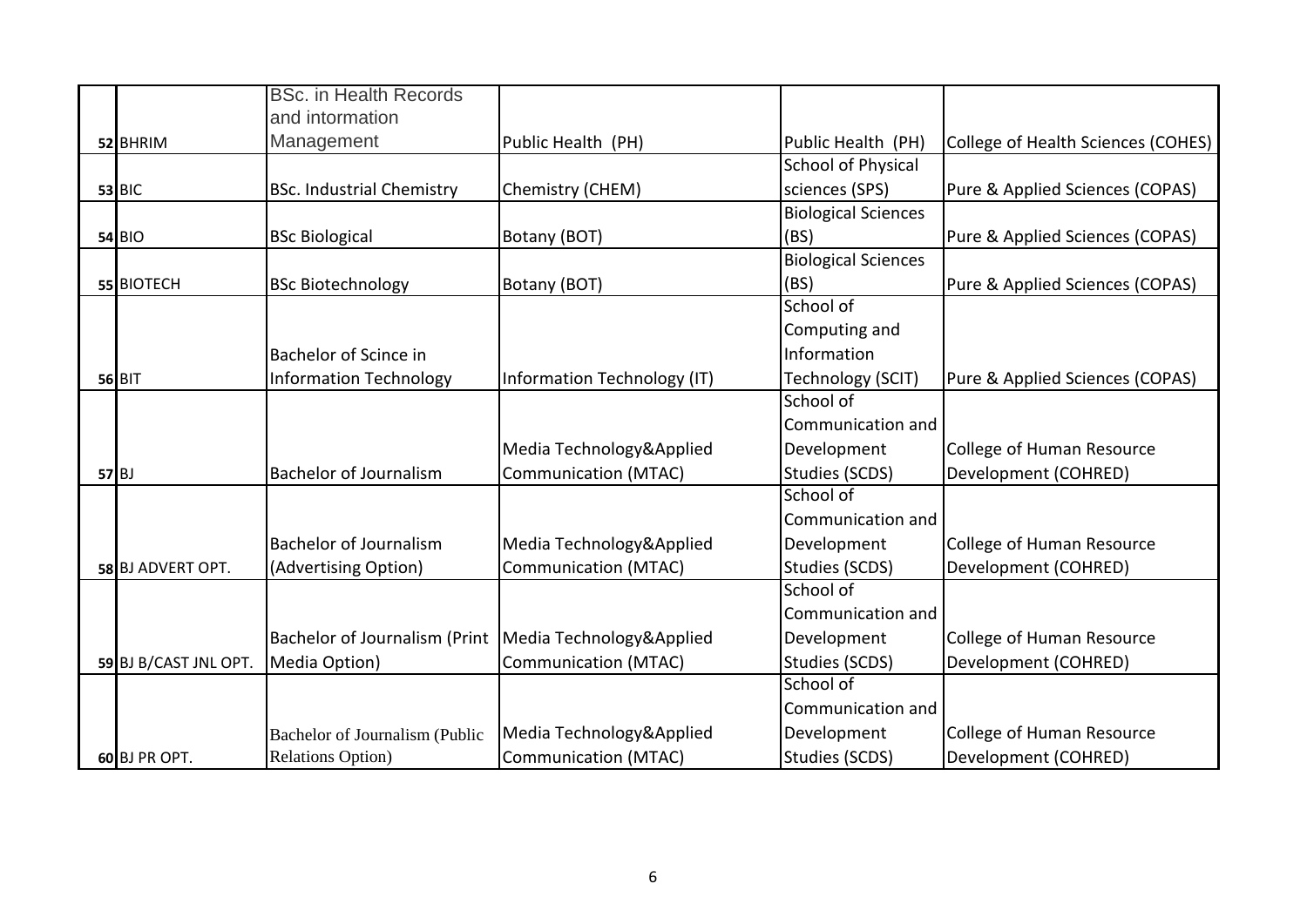|                       |                                      |                                                       | School of             |                                    |
|-----------------------|--------------------------------------|-------------------------------------------------------|-----------------------|------------------------------------|
|                       |                                      |                                                       | Communication and     |                                    |
|                       | <b>Bachelor of Journalism (Print</b> | Media Technology&Applied                              | Development           | College of Human Resource          |
| 61 BJ P/MEDIA OPT.    | Media Option)                        | <b>Communication (MTAC)</b>                           | <b>Studies (SCDS)</b> | Development (COHRED)               |
|                       | <b>BSc. Biochemistry</b>             |                                                       |                       |                                    |
| 62 BMB                | <b>&amp;Molecular Biology</b>        | <b>BioChemistry (BIOCHEM)</b>                         | <b>SOBMS</b>          | College of Health Sciences (COHES) |
|                       |                                      |                                                       | School of             |                                    |
|                       |                                      |                                                       | Communication and     |                                    |
|                       | <b>Bachelor of Mass</b>              | Media Technology&Applied                              | Development           | College of Human Resource          |
| <b>63 BMC</b>         | Communication                        | <b>Communication (MTAC)</b>                           | <b>Studies (SCDS)</b> | Development (COHRED)               |
|                       |                                      |                                                       | School of             |                                    |
|                       | <b>Bachelor of Mass</b>              |                                                       | Communication and     |                                    |
|                       | <b>Communication (Advertising</b>    | Media Technology&Applied                              | Development           | College of Human Resource          |
| 64 BMC ADVERT OPT.    | Option)                              | <b>Communication (MTAC)</b>                           | Studies (SCDS)        | Development (COHRED)               |
|                       |                                      |                                                       | School of             |                                    |
|                       | <b>Bachelor of Mass</b>              |                                                       | Communication and     |                                    |
| <b>BMC B/CAST JNL</b> | <b>Communication (Print Media</b>    | Media Technology&Applied                              | Development           | College of Human Resource          |
| 65 OPT.               | Option)                              | <b>Communication (MTAC)</b>                           | <b>Studies (SCDS)</b> | Development (COHRED)               |
|                       |                                      |                                                       | School of             |                                    |
|                       | <b>Bachelor of Mass</b>              |                                                       | Communication and     |                                    |
|                       | <b>Communication (Public</b>         | Media Technology&Applied                              | Development           | College of Human Resource          |
| 66 BMC PR OPT.        | <b>Relations Option)</b>             | <b>Communication (MTAC)</b>                           | Studies (SCDS)        | Development (COHRED)               |
|                       |                                      |                                                       | School of             |                                    |
|                       | <b>Bachelor of Mass</b>              |                                                       | Communication and     |                                    |
|                       | Communication (Print Media           | Media Technology&Applied                              | Development           | College of Human Resource          |
| 67 BMC P/MEDIA OPT.   | Option)                              | <b>Communication (MTAC)</b>                           | Studies (SCDS)        | Development (COHRED)               |
|                       | <b>BSC.</b> in Nutraceutical Science |                                                       |                       |                                    |
| 68 BNST               | and Technology                       | Food Science and Technology (FST)   Agriculture (AGR) |                       | Agriculture (FAGR)                 |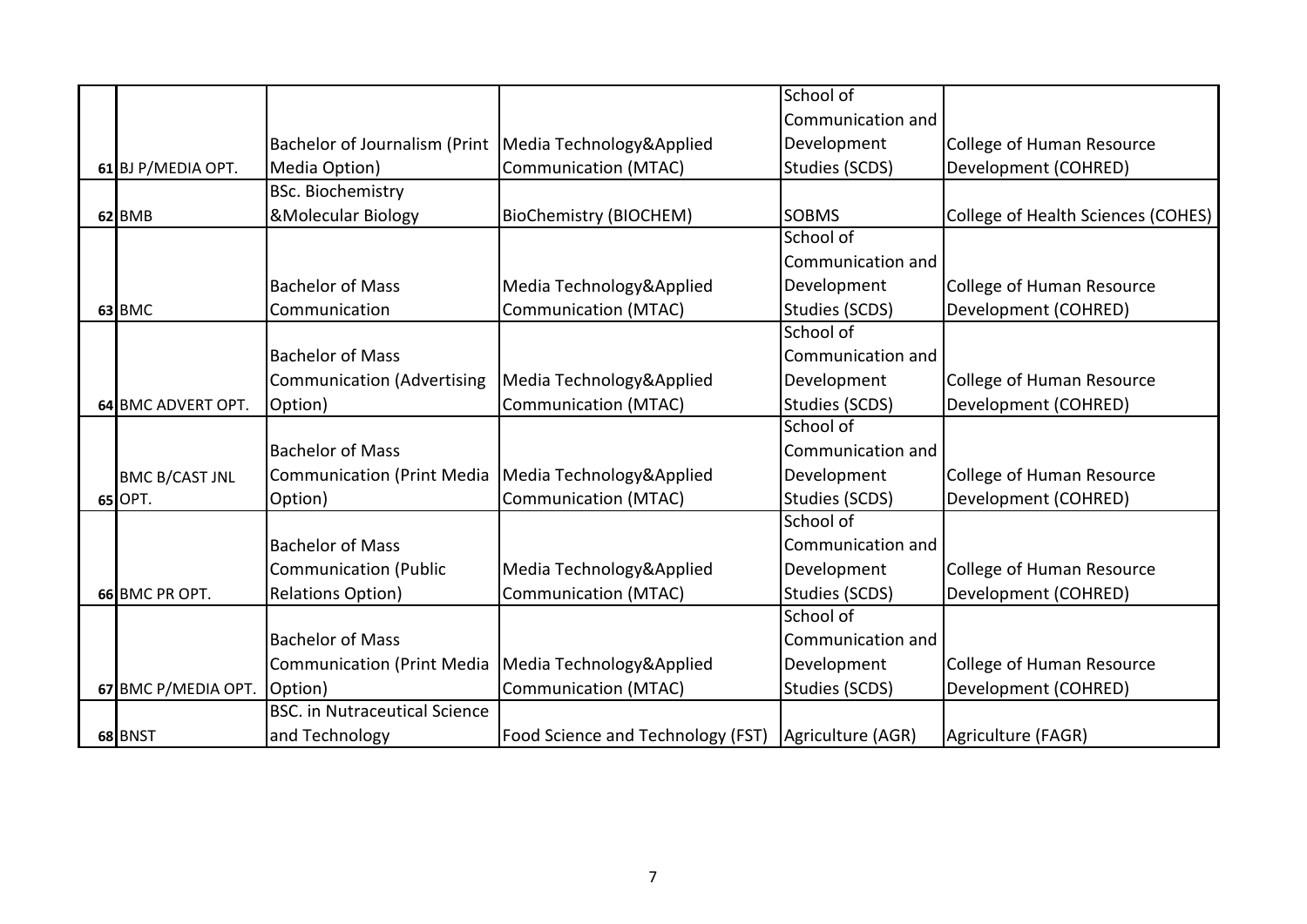|                    |                                       |                                            | School of                 |                                    |
|--------------------|---------------------------------------|--------------------------------------------|---------------------------|------------------------------------|
|                    |                                       |                                            | Architecture and          |                                    |
|                    | <b>Bachelor of Landscape</b>          |                                            | <b>Building Sciences</b>  | College of Engineering and         |
| 69 BLA             | Architecture                          | Landscape Architecture (LARCH)             | (SABS)                    | <b>Technology (COETEC)</b>         |
|                    |                                       |                                            | School of                 |                                    |
|                    |                                       | <b>Statistics &amp; Actuarial Sciences</b> | Mathematical              |                                    |
| <b>70 BOR</b>      | <b>BSc. In Operation Research</b>     | (STACS)                                    | sciences (SMS)            | Pure & Applied Sciences (COPAS)    |
|                    |                                       |                                            | School of                 |                                    |
|                    |                                       |                                            | Entrepreneurship          |                                    |
|                    |                                       | Entrpreneurship, Technology,               | procurement and           |                                    |
|                    | <b>Bsc in Public Administration</b>   | Leadership and Management                  | Management                | College of Human Resource          |
| 71 BPAL            | and Leadership                        | (ETLM)                                     | (SEPM)                    | Development (COHRED)               |
|                    |                                       |                                            | School of                 |                                    |
|                    |                                       |                                            | Entrepreneurship          |                                    |
|                    |                                       |                                            | procurement and           |                                    |
|                    | BSc. In procurement and               |                                            | Management                | <b>College of Human Resource</b>   |
| 72 BPCM            | contract Management                   | Procurement & Logistics (P&L)              | (SEPM)                    | Development (COHRED)               |
|                    | Bachelor of Science in                |                                            |                           |                                    |
| <b>73 BPH</b>      | <b>Public Health</b>                  | Public Health (PH)                         | Public Health (PH)        | College of Health Sciences (COHES) |
|                    | <b>BSc. In Public Health Sciences</b> |                                            |                           |                                    |
| <b>74 BPH (PT)</b> | (Part time)                           | Public Health (PH)                         | Public Health (PH)        | College of Health Sciences (COHES) |
|                    | <b>BSc. In Public Health Sciences</b> |                                            |                           |                                    |
| 75 BPH (FT)        | (Full time)                           | Public Health (PH)                         | Public Health (PH)        | College of Health Sciences (COHES) |
|                    |                                       |                                            | <b>School of Medicine</b> |                                    |
| 76 BPHARM          | <b>BSc. In Pharmacy</b>               | Medicine                                   | (SoN)                     | College of Health Sciences (COHES) |
|                    |                                       |                                            |                           |                                    |
|                    | <b>Bachelor of public</b>             |                                            | School of                 |                                    |
|                    | management and                        |                                            | communication and         |                                    |
|                    | development (from                     |                                            | developmet studies        | College of Human Resource          |
| 77 BPM (DDS)       | Development Studies Dept.)            | Development studies (DDS)                  | (SCDS)                    | Development (COHRED)               |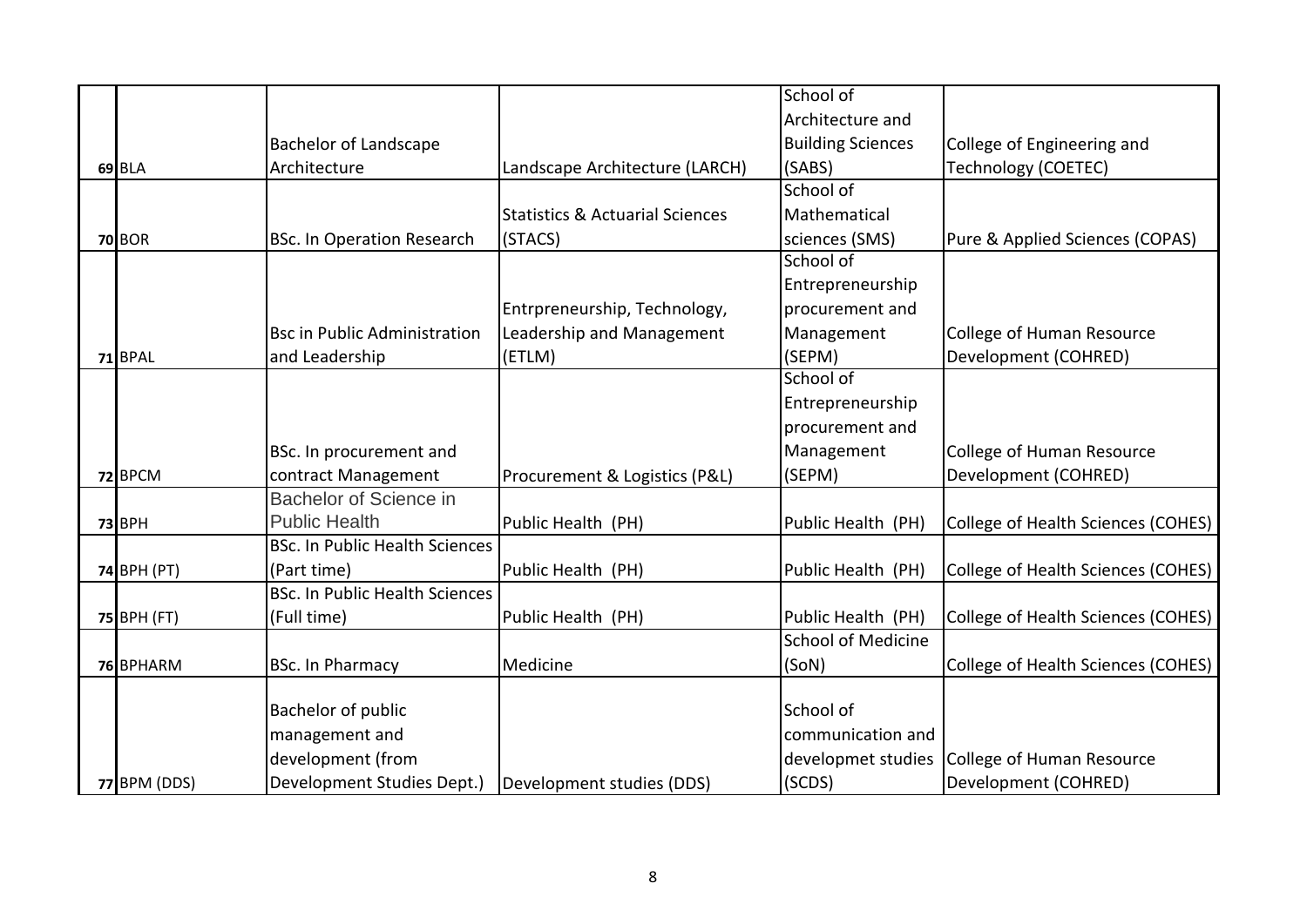|                   |                                    |                                | School of                  |                                    |
|-------------------|------------------------------------|--------------------------------|----------------------------|------------------------------------|
|                   |                                    |                                | Entrepreneurship           |                                    |
|                   |                                    | Entrpreneurship, Technology,   | procurement and            |                                    |
|                   |                                    | Leadership and Management      | Management                 | <b>College of Human Resource</b>   |
| 78 BPM (ETLM)     | <b>Bsc in Project Management</b>   | (ETLM)                         | (SEPM)                     | Development (COHRED)               |
|                   |                                    |                                | School of                  |                                    |
|                   |                                    |                                | Architecture and           |                                    |
|                   |                                    | <b>Construction Management</b> | <b>Building Sciences</b>   | College of Engineering and         |
|                   |                                    |                                |                            |                                    |
| <b>79 BQS</b>     | <b>BSc. In Quantity Surveying</b>  | (CONMAN)                       | (SABS)                     | <b>Technology (COETEC)</b>         |
|                   |                                    |                                | <b>Biological Sciences</b> |                                    |
| 80 BRIDGING (BIO) | Bridging Course in Biology         | Botany (BOT)                   | (BS)                       | Pure & Applied Sciences (COPAS)    |
|                   |                                    |                                | School of                  |                                    |
|                   |                                    |                                | Architecture and           |                                    |
|                   |                                    | <b>Construction Management</b> | <b>Building Sciences</b>   | College of Engineering and         |
| <b>81 BRE</b>     | <b>BSc. In Real Estate</b>         | (CONMAN)                       | (SABS)                     | <b>Technology (COETEC)</b>         |
|                   |                                    |                                | <b>Biological Sciences</b> |                                    |
| 82 BIOTECH-MICRO  | Biotechnology-Microbiology         | Botany (BOT)                   | (BS)                       | Pure & Applied Sciences (COPAS)    |
|                   |                                    |                                | <b>School of Physical</b>  |                                    |
| 83 BSC. CHEM      | <b>BSc. Chemistry Major</b>        | Chemistry (CHEM)               | sciences (SPS)             | Pure & Applied Sciences (COPAS)    |
|                   |                                    |                                | School of                  |                                    |
|                   |                                    |                                | Entrepreneurship           |                                    |
|                   |                                    | Entrpreneurship, Technology,   | procurement and            |                                    |
|                   |                                    | Leadership and Management      | Management                 | <b>College of Human Resource</b>   |
| 84 BSM            | <b>Bsc in Strategic Management</b> | (ETLM)                         | (SEPM)                     | Development (COHRED)               |
|                   |                                    |                                | <b>Biological Sciences</b> |                                    |
| 85 MICRO-ZOO      | Microbiology-Zoology               | Botany (BOT)                   | (BS)                       | Pure & Applied Sciences (COPAS)    |
|                   |                                    |                                |                            |                                    |
| 86 BSC. N         | <b>BSc. Nursing</b>                | Nursing (N)                    | <b>Nursing</b>             | College of Health Sciences (COHES) |
| 87 BSC. OPH       | <b>BSc. In Ophthalmology</b>       | <b>REHABILITATIVE</b>          | <b>SOMED</b>               | College of Health Sciences (COHES) |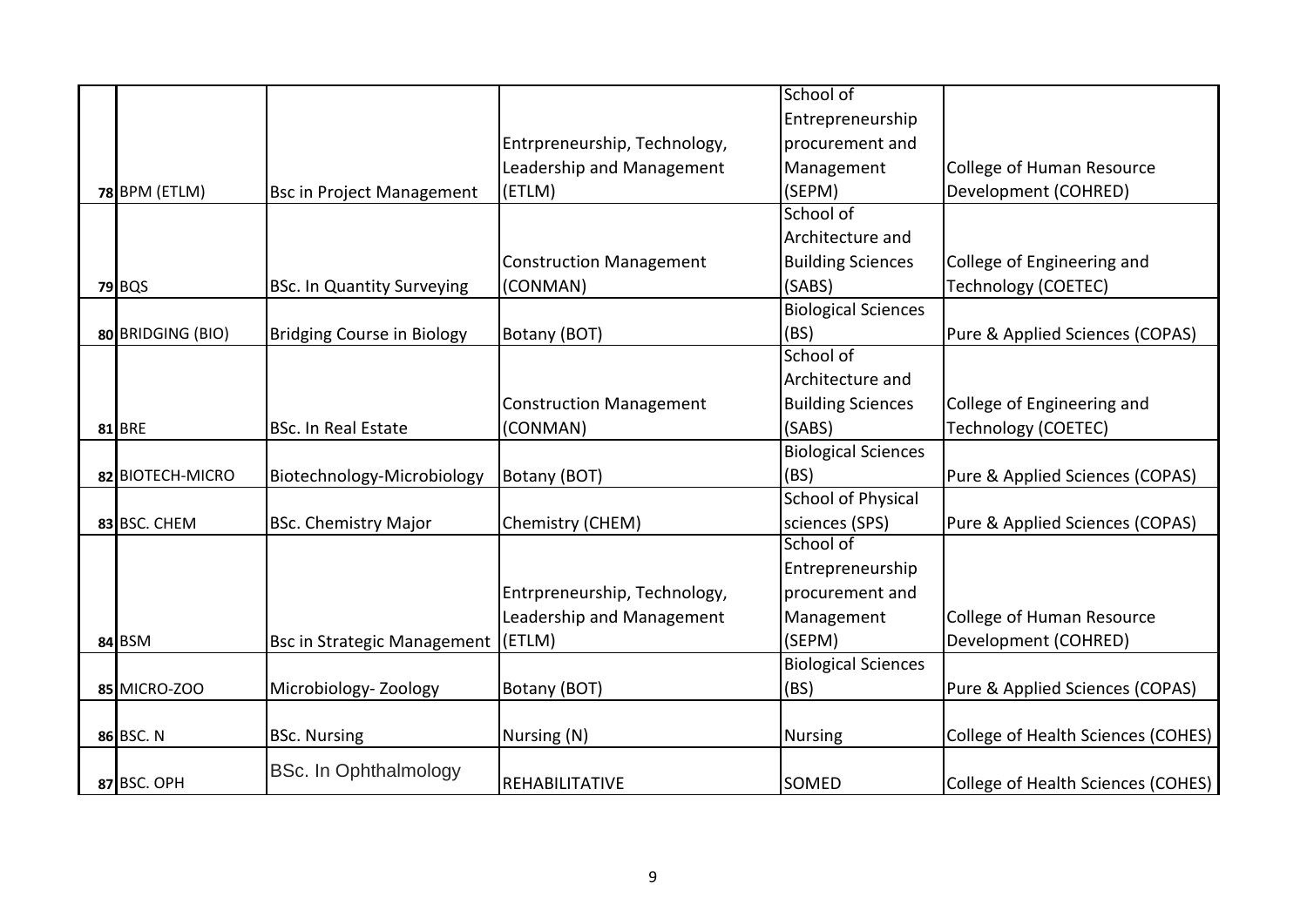|                   | <b>BSC. OCCUPATIONAL</b>       |                                            |                  |                                    |
|-------------------|--------------------------------|--------------------------------------------|------------------|------------------------------------|
| <b>88 BSC. OT</b> | <b>THERAPY</b>                 | REHABILITATIVE                             | <b>SOMED</b>     | College of Health Sciences (COHES) |
|                   | <b>BSC. OCCUPATIONAL</b>       |                                            |                  |                                    |
| 89 BSC. OT (PT)   | THERAPY (Part time)            | REHABILITATIVE                             | <b>SOMED</b>     | College of Health Sciences (COHES) |
|                   |                                |                                            |                  |                                    |
| 90 BSC. PHYSIO    | <b>BSC. PHYSIOTHERAPY</b>      | REHABILITATIVE                             | SOMED            | College of Health Sciences (COHES) |
|                   |                                |                                            | School of        |                                    |
|                   |                                |                                            | Entrepreneurship |                                    |
|                   |                                |                                            | procurement and  |                                    |
|                   | BSc. In supply chain           |                                            | Management       | College of Human Resource          |
| 91 BSCM           | Management                     | Procurement & Logistics (P&L)              | (SEPM)           | Development (COHRED)               |
|                   |                                |                                            | School of        |                                    |
|                   |                                |                                            | Entrepreneurship |                                    |
|                   | BSc. In supply chain           |                                            | procurement and  |                                    |
|                   | Management (Transport &        |                                            | Management       | <b>College of Human Resource</b>   |
| 92 BSCM (T&L)     | Logistics Option)              | Procurement & Logistics (P&L)              | (SEPM)           | Development (COHRED)               |
|                   |                                |                                            | School of        |                                    |
|                   |                                |                                            | Entrepreneurship |                                    |
|                   | BSc. In supply chain           |                                            | procurement and  |                                    |
|                   | Management (Clearance &        |                                            | Management       | <b>College of Human Resource</b>   |
| 93 BSCM (C&F)     | Forwarding Option)             | Procurement & Logistics (P&L)              | (SEPM)           | Development (COHRED)               |
|                   |                                |                                            | School of        |                                    |
|                   |                                | <b>Statistics &amp; Actuarial Sciences</b> | Mathematical     |                                    |
| 94 BST            | <b>BSc. In Statistics</b>      | (STACS)                                    | sciences (SMS)   | Pure & Applied Sciences (COPAS)    |
|                   |                                |                                            | School of        |                                    |
|                   | <b>BSc. In Statistics (New</b> | <b>Statistics &amp; Actuarial Sciences</b> | Mathematical     |                                    |
| 95 BST (NEW)      | syllabus)                      | (STACS)                                    | sciences (SMS)   | Pure & Applied Sciences (COPAS)    |
|                   |                                |                                            | School of        |                                    |
|                   | <b>BSc. In Statistics (Old</b> | <b>Statistics &amp; Actuarial Sciences</b> | Mathematical     |                                    |
| 96 BST (OLD)      | syllabus)                      | (STACS)                                    | sciences (SMS)   | Pure & Applied Sciences (COPAS)    |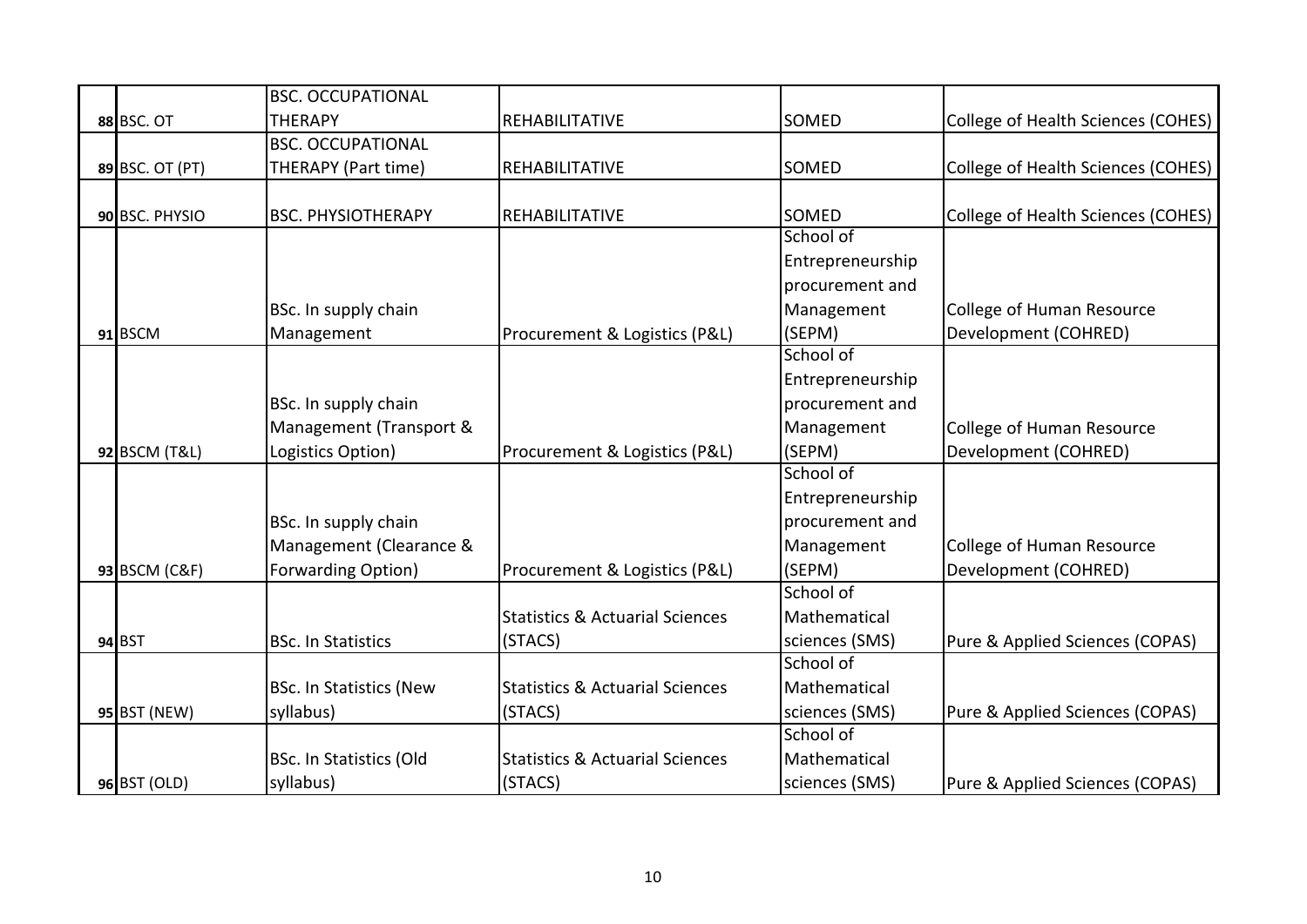|                 |                               |                                      | <b>Biological Sciences</b> |                                    |
|-----------------|-------------------------------|--------------------------------------|----------------------------|------------------------------------|
| 97 BZO          | <b>BSc Zoology</b>            | Zoology (ZOO)                        | (BS)                       | Pure & Applied Sciences (COPAS)    |
|                 | CERTIFICATE IN BUSINESS       |                                      | <b>School of Business</b>  | College of Human Resource          |
| <b>98 CBA</b>   | <b>ADMINISTRATION</b>         | <b>CENTRES</b>                       | (SOB)                      | Development (COHRED)               |
|                 | Certificate in County         |                                      |                            | College of Human Resource          |
| $99$ CCC        | Governance                    | KISII                                |                            | Development (COHRED)               |
|                 | CERTIFICATE IN HIV/AIDS       |                                      |                            |                                    |
|                 | <b>MANAGEMENT &amp;</b>       |                                      |                            |                                    |
| 100 CH/A M&C    | COUNSELLING                   | SoDeL                                | SoDeL                      | SoDeL                              |
| $101$ CIT       | CERTIFICATE IN IT             | SoDeL                                | SoDeL                      | SoDeL                              |
|                 | <b>BSc. Control and</b>       |                                      | <b>School of Physical</b>  |                                    |
| 102 COIN        | Instrumentation               | Physics (PHY)                        | sciences (SPS)             | Pure & Applied Sciences (COPAS)    |
|                 |                               |                                      |                            |                                    |
|                 | CERTIFICATE IN PURCHASING     |                                      | <b>School of Business</b>  | College of Human Resource          |
| 103 CPSM        | & SUPPLIES MANAGEMENT         | KAREN                                | (SOB)                      | Development (COHRED)               |
|                 | Diploma in Business           |                                      | <b>School of Business</b>  | College of Human Resource          |
| 104 DBA         | Administration                | <b>Business Administration (DBA)</b> | (SOB)                      | Development (COHRED)               |
|                 | Diploma in Business           |                                      | <b>School of Business</b>  | <b>College of Human Resource</b>   |
| 105 DBIT        | <b>Information Technology</b> | <b>Business Administration (DBA)</b> | (SOB)                      | Development (COHRED)               |
|                 | Diploma in County             |                                      |                            | College of Human Resource          |
| 106 DCC         | Governance                    | KISII                                |                            | Development (COHRED)               |
|                 |                               |                                      | School of                  |                                    |
|                 |                               |                                      | communication and          |                                    |
|                 | Diploma In community          |                                      | developmet studies         | College of Human Resource          |
| 107 DCD         | Development                   | Development studies (DDS)            | (SCDS)                     | Development (COHRED)               |
|                 | Diploma in Clinical Medicine  |                                      | <b>School of Medicine</b>  |                                    |
| 108 DCM (C.MED) | (Clinical Medine)             | Medicine                             | (SoN)                      | College of Health Sciences (COHES) |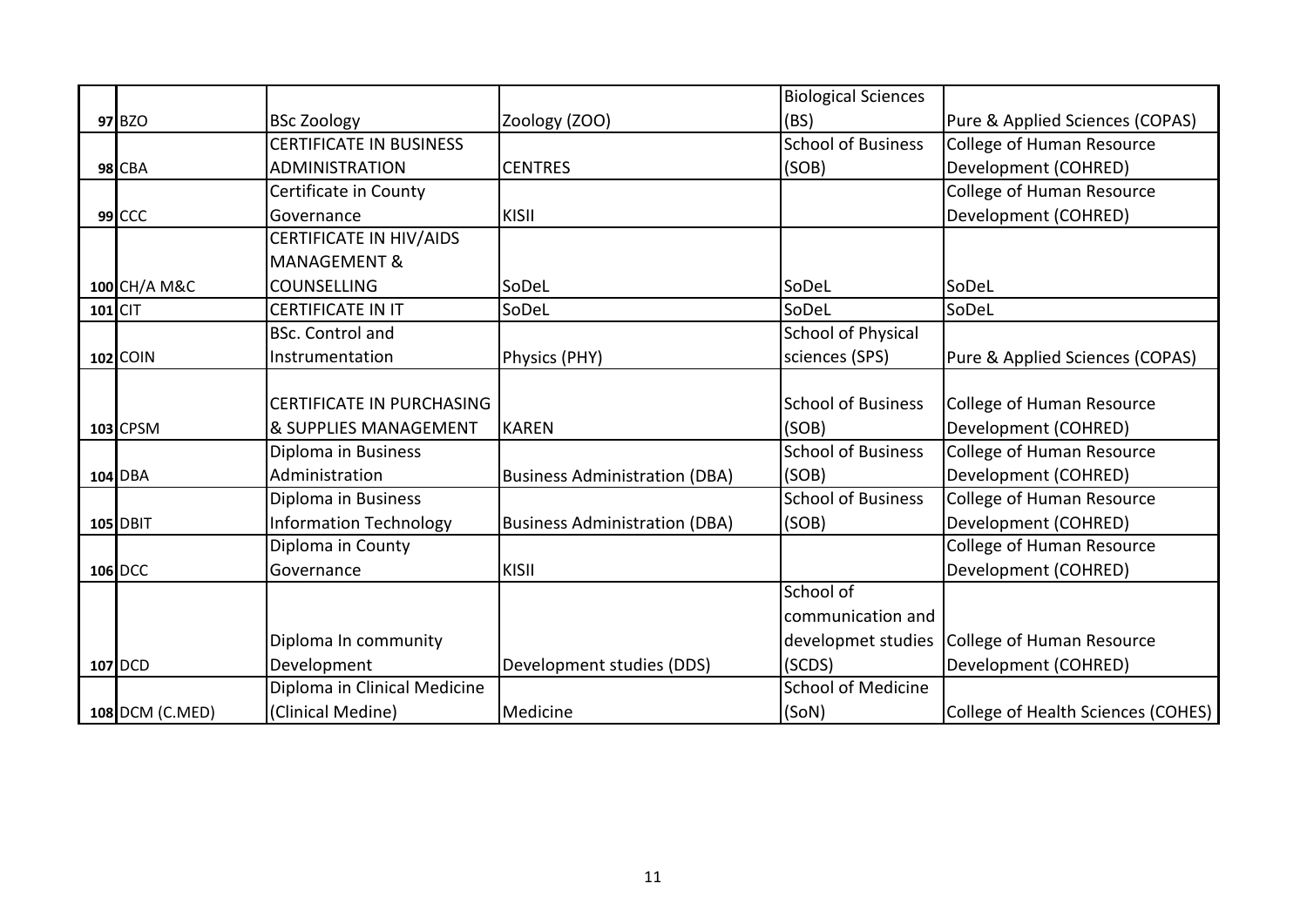|                      |                              |                                     | School of             |                                 |
|----------------------|------------------------------|-------------------------------------|-----------------------|---------------------------------|
|                      |                              |                                     | Entrepreneurship      |                                 |
|                      |                              | Entrpreneurship, Technology,        | procurement and       |                                 |
|                      | Diploma in Human Resource    | Leadership and Management           | Management            | College of Human Resource       |
| 109 DHRM             | Management                   | (ETLM)                              | (SEPM)                | Development (COHRED)            |
|                      | DIPLOMA IN HIV/AIDS          |                                     |                       |                                 |
|                      | <b>MANAGEMENT &amp;</b>      |                                     |                       |                                 |
| 110 DH/A M&C         | <b>COUNSELLING</b>           | SoDeL                               | SoDeL                 | SoDeL                           |
|                      |                              |                                     |                       | College of Engineering and      |
| 111 DGA              | Dip.in General Agriculture   | Horticulture (HORT)                 |                       | <b>Technology (COETEC)</b>      |
|                      |                              |                                     | School of             |                                 |
|                      |                              |                                     | Computing and         |                                 |
|                      | Diploma in Information       |                                     | Information           |                                 |
| 112 DIT              | Technology                   | Information Technology (IT)         | Technology (SCIT)     | Pure & Applied Sciences (COPAS) |
|                      |                              |                                     |                       |                                 |
|                      | DIPLOMA IN INFORMATION       |                                     | School of             |                                 |
|                      | <b>TECHNOLOGY (TECHNICAL</b> |                                     | Computing and         |                                 |
|                      | <b>SUPPORT AND</b>           |                                     | Information           |                                 |
| <b>113 DIT (TSM)</b> | MANAGEMENT)                  | Information Technology (IT)         | Technology (SCIT)     | Pure & Applied Sciences (COPAS) |
|                      |                              |                                     | School of             |                                 |
|                      |                              | <b>Pure and Applied Mathematics</b> | Mathematical          |                                 |
| 114 DM               | <b>BSc. In Double Maths</b>  | (PAM)                               | sciences (SMS)        | Pure & Applied Sciences (COPAS) |
|                      |                              |                                     | School of             |                                 |
|                      | BSc. In Double               | Pure and Applied Mathematics        | Mathematical          |                                 |
| 115 DM/PS            | Maths/Physical Science       | (PAM)                               | sciences (SMS)        | Pure & Applied Sciences (COPAS) |
|                      |                              |                                     | School of             |                                 |
|                      |                              |                                     | Communication and     |                                 |
|                      | Diploma in Mass              | Media Technology&Applied            | Development           | College of Human Resource       |
| <b>116 DMC</b>       | Communication                | <b>Communication (MTAC)</b>         | <b>Studies (SCDS)</b> | Development (COHRED)            |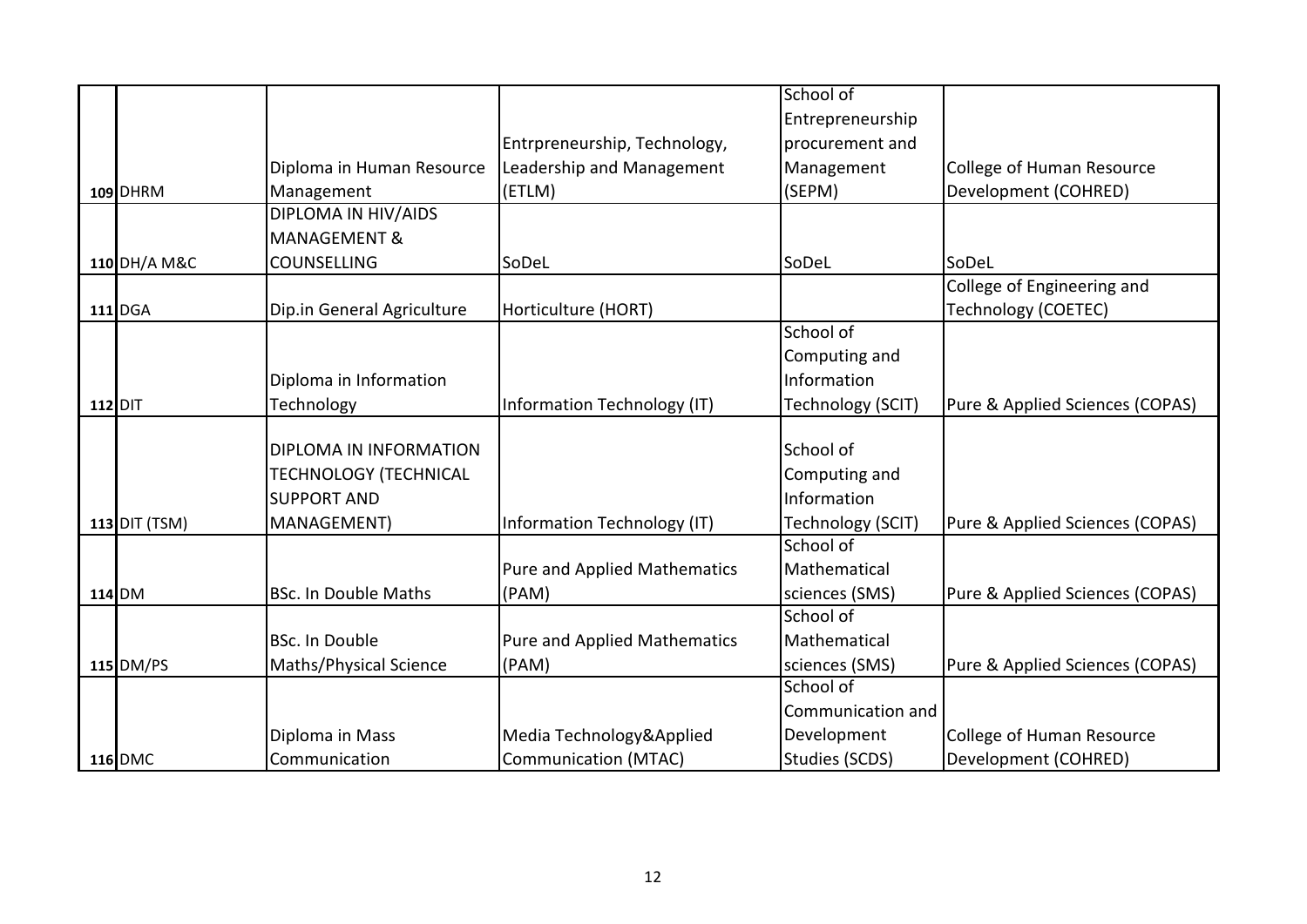|                |                                       |                                           | School of                   |                                         |
|----------------|---------------------------------------|-------------------------------------------|-----------------------------|-----------------------------------------|
|                |                                       |                                           | Communication and           |                                         |
|                |                                       | Media Technology&Applied                  | Development                 | College of Human Resource               |
| <b>117 DPR</b> | Diploma in Public Relations           | Communication (MTAC)                      | Studies (SCDS)              | Development (COHRED)                    |
|                |                                       |                                           | School of                   |                                         |
|                |                                       |                                           | Entrepreneurship            |                                         |
|                |                                       |                                           | procurement and             |                                         |
|                |                                       |                                           | Management                  | <b>College of Human Resource</b>        |
| 118 DPS        | DIP. In purchasing & supplies  KEYIAN |                                           | (SEPM)                      | Development (COHRED)                    |
|                |                                       |                                           | School of                   |                                         |
|                |                                       |                                           | Entrepreneurship            |                                         |
|                |                                       |                                           | procurement and             |                                         |
|                | Dip. In purchasing and                |                                           | Management                  | <b>College of Human Resource</b>        |
| 119 DPSM       | supplies Management                   | Procurement & Logistics (P&L)             | (SEPM)                      | Development (COHRED)                    |
|                |                                       |                                           |                             | College of Engineering and              |
| 120 ECE        | <b>Bsc. In Civil Engineering</b>      | <b>Civil Engineering</b>                  |                             | Technology (COETEC)                     |
|                |                                       |                                           |                             |                                         |
|                |                                       |                                           |                             |                                         |
|                |                                       |                                           | <b>School of Electrical</b> |                                         |
|                | BSc. In Electronics &                 |                                           | and Electronic              | College of Engineering and              |
| 121 EEC        | Computer                              | <b>ELECTRICAL &amp; Electronics (EEE)</b> | Engineering (SEEIE)         | <b>Technology (COETEC)</b>              |
|                |                                       |                                           |                             |                                         |
|                |                                       |                                           |                             |                                         |
|                |                                       |                                           | <b>School of Electrical</b> |                                         |
|                | Bsc. IN Electrical &                  |                                           | and Electronic              | College of Engineering and              |
| 122 EEE        | <b>Electronics Engineering</b>        | <b>ELECTRICAL &amp; Electronics (EEE)</b> | Engineering (SEEIE)         | <b>Technology (COETEC)</b>              |
|                |                                       |                                           |                             |                                         |
|                |                                       |                                           | School of                   |                                         |
|                |                                       |                                           | Biosystems and              |                                         |
|                | BSc. Energy & Environmental           |                                           | Environmental               | College of Engineering and              |
| 123 EET        | Technology                            | AGRIC. & BIOSYS. ENG (ABED)               |                             | Engineering (SOBEE) Technology (COETEC) |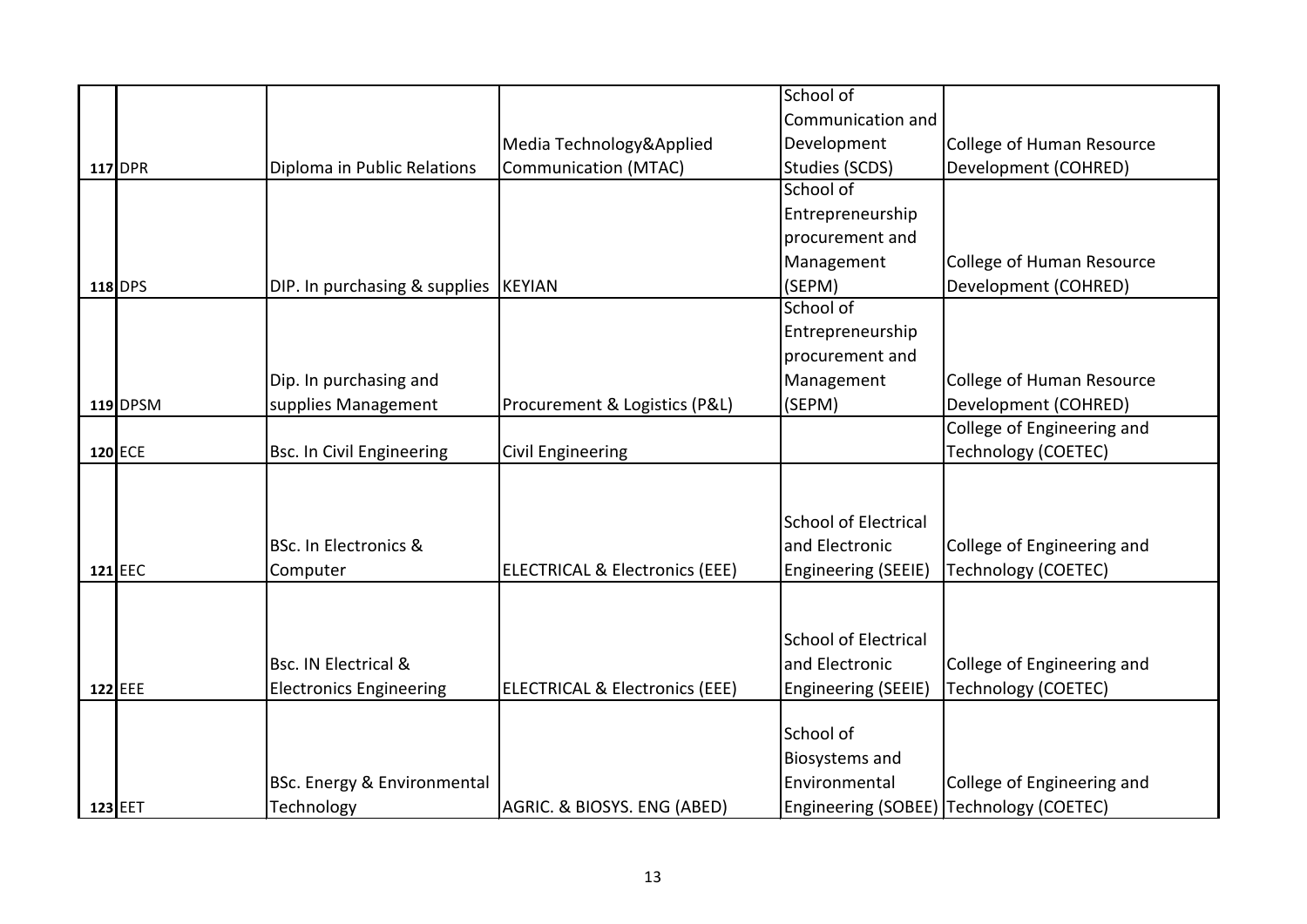|            |                                                         |                                 | School of                   |                                    |
|------------|---------------------------------------------------------|---------------------------------|-----------------------------|------------------------------------|
|            |                                                         |                                 | Mechanical,                 |                                    |
|            |                                                         |                                 | Materials and               |                                    |
|            |                                                         |                                 | Manufacturing               |                                    |
|            |                                                         |                                 | Engineering                 | College of Engineering and         |
| 124 EMG    | <b>B.Sc Mechanical</b>                                  | Mechanical Engineering(ME)      | (SoMMME)                    | <b>Technology (COETEC)</b>         |
|            |                                                         |                                 | School of                   |                                    |
|            |                                                         |                                 | Mechanical,                 |                                    |
|            |                                                         |                                 | Materials and               |                                    |
|            |                                                         |                                 | Manufacturing               |                                    |
|            | <b>BSc. Mining and Mineral</b>                          | Mining, Materials and Petroleum | Engineering                 | College of Engineering and         |
| 125 EMM    | <b>Processing Engineering</b>                           | Engineering (MMPE)              | (SoMMME)                    | <b>Technology (COETEC)</b>         |
|            |                                                         |                                 |                             | College of Engineering and         |
| 126 EMR    | <b>BSc. In Marine Engineering</b>                       | Marine Engineering (MR)         |                             | <b>Technology (COETEC)</b>         |
|            |                                                         |                                 |                             | College of Engineering and         |
| 127 EMT    | <b>BSc. In Mechatronics</b>                             | Mechatronics (MT)               |                             | <b>Technology (COETEC)</b>         |
|            |                                                         |                                 |                             |                                    |
|            |                                                         |                                 |                             |                                    |
|            |                                                         |                                 | <b>School of Electrical</b> |                                    |
|            | Telecommunication and                                   | Telecommunication and           | and Electronic              | College of Engineering and         |
| 128 ETI    | <b>Information Engineering</b>                          | Information Engineering (TIE)   | <b>Engineering (SEEIE)</b>  | <b>Technology (COETEC)</b>         |
|            | <b>Geomatic Enginnering and</b>                         | Geomatic Enginnering and        |                             |                                    |
|            | <b>Geospatial Information</b>                           | Geospatial Information systems  |                             | College of Engineering and         |
| 129 GEGIS  | systems                                                 | (GEGIS)                         |                             | Technology (COETEC)                |
|            |                                                         |                                 | <b>School of Physical</b>   |                                    |
| 130 GeoPhy | <b>BSc. In Geophysics</b>                               | Physics (PHY)                   | sciences (SPS)              | Pure & Applied Sciences (COPAS)    |
|            |                                                         | Geomatic Enginnering and        |                             |                                    |
|            | <b>Geospatial Information</b>                           | Geospatial Information systems  |                             | College of Engineering and         |
| $131$ GIS  | <b>Science</b>                                          | (GEGIS)                         |                             | <b>Technology (COETEC)</b>         |
|            |                                                         |                                 |                             |                                    |
| $132$   B  | BSc. Industrial Biotechnology   Biotechnology (BIOTECH) |                                 | <b>SOBMS</b>                | College of Health Sciences (COHES) |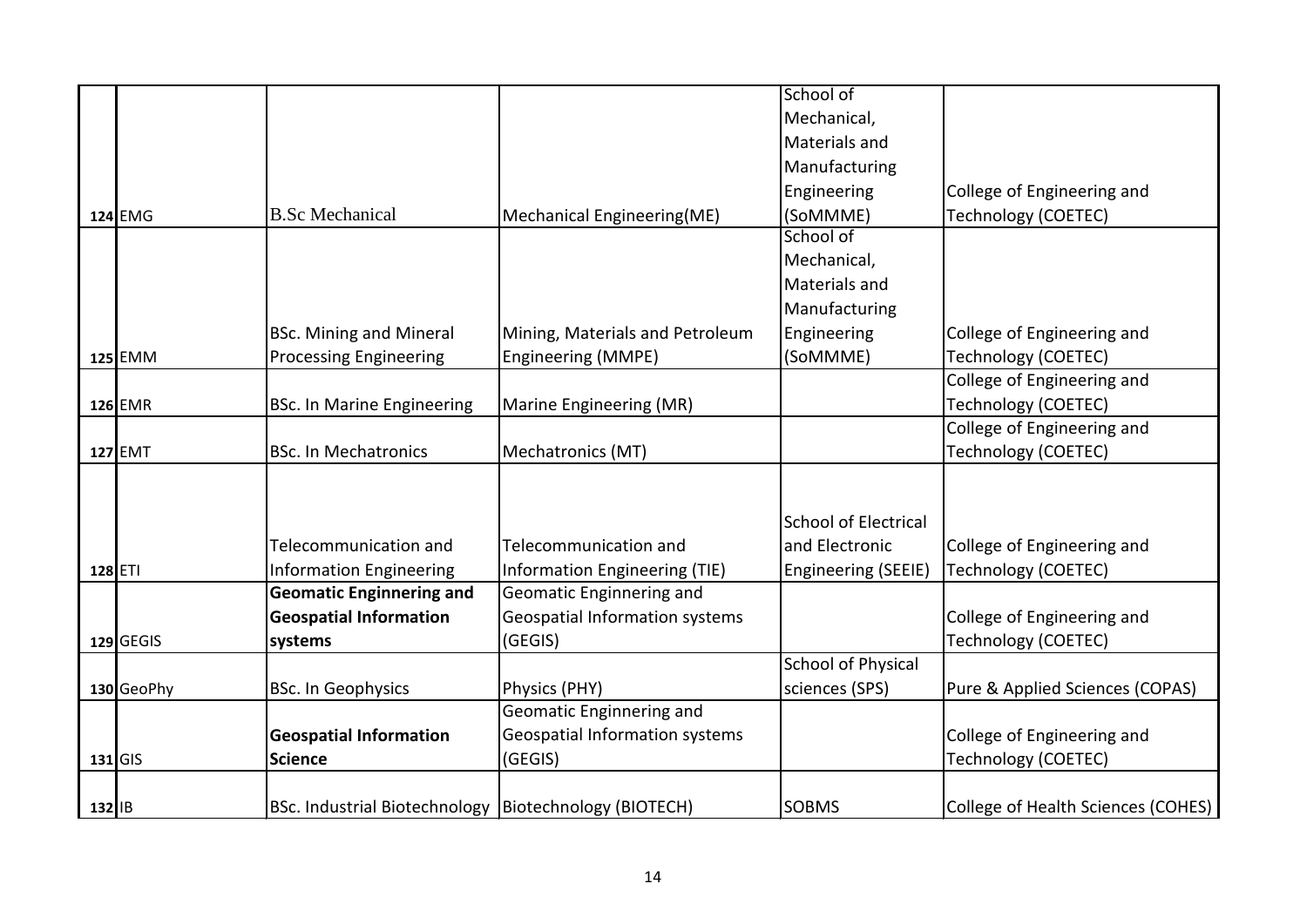|                       |                                                          |                                      | School of                  |                                    |
|-----------------------|----------------------------------------------------------|--------------------------------------|----------------------------|------------------------------------|
|                       |                                                          | Pure and Applied Mathematics         | Mathematical               |                                    |
| 133 IND. M            | <b>BSc. Industrial Mathematics</b>                       | (PAM)                                | sciences (SMS)             | Pure & Applied Sciences (COPAS)    |
|                       | Bsc. Land Resources Planning Land Resources Planning and |                                      |                            |                                    |
| <b>134 LRPM</b>       | and Management                                           | Management (LRPM)                    |                            |                                    |
|                       |                                                          |                                      |                            |                                    |
| 135 MB                | <b>BSc. Medical Biochemistry</b>                         | BioChemistry (BIOCHEM)               |                            | College of Health Sciences (COHES) |
|                       | <b>MASTER FOR BUSINESS</b>                               |                                      | <b>School of Business</b>  | <b>College of Human Resource</b>   |
| 136 MBA               | <b>ADMINISTRATION</b>                                    | <b>Business Administration (DBA)</b> | (SOB)                      | Development (COHRED)               |
|                       | <b>MASTER FOR BUSINESS</b>                               |                                      |                            |                                    |
|                       | <b>ADMINISTRATION (FINANCE</b>                           |                                      | <b>School of Business</b>  | College of Human Resource          |
| 137 MBA (FIN. OPT.)   | OPTION)                                                  | <b>Business Administration (DBA)</b> | (SOB)                      | Development (COHRED)               |
|                       | <b>MASTER FOR BUSINESS</b>                               |                                      |                            |                                    |
|                       | <b>ADMINISTRATION</b>                                    |                                      | <b>School of Business</b>  | College of Human Resource          |
| 138 MBA (STRAT. OPT.) | (STRATEGIC OPTION)                                       | <b>Business Administration (DBA)</b> | (SOB)                      | Development (COHRED)               |
|                       | <b>MASTER FOR BUSINESS</b>                               |                                      |                            |                                    |
|                       | <b>ADMINISTRATION</b>                                    |                                      | <b>School of Business</b>  | College of Human Resource          |
| 139 MBA (MKT. OPT.)   | (MARKETING OPTION)                                       | <b>Business Administration (DBA)</b> | (SOB)                      | Development (COHRED)               |
|                       | Bachelor of Medicine and                                 |                                      | <b>School of Medicine</b>  |                                    |
| 140 MBCHB             | <b>Bachelor of Surgery</b>                               | Medicine                             | (SoN)                      | College of Health Sciences (COHES) |
|                       |                                                          |                                      | School of                  |                                    |
|                       |                                                          | <b>Pure and Applied Mathematics</b>  | Mathematical               |                                    |
| 141 MCS               | <b>BSc. Maths and Computer</b>                           | (PAM)                                | sciences (SMS)             | Pure & Applied Sciences (COPAS)    |
| 142 MHORT             | MSc. In Horticulture                                     | Horticulture (HORT)                  |                            |                                    |
|                       |                                                          |                                      | <b>Biological Sciences</b> |                                    |
| 143 MICRO             | <b>BSc Microbiology</b>                                  | Botany (BOT)                         | (BS)                       | Pure & Applied Sciences (COPAS)    |
|                       | MSc. In Landscape Planning                               |                                      |                            |                                    |
| 144 MLANDCON          | and Conservation                                         |                                      |                            |                                    |
|                       |                                                          |                                      |                            |                                    |
|                       | <b>BACHELOR OF</b>                                       |                                      |                            |                                    |
|                       | MEDICAL LABORATORY                                       | <b>MEDICAL LABORATORY SCIENCES</b>   |                            |                                    |
| 145 MLS               | <b>SCIENCES</b>                                          | (MLS)                                |                            | College of Health Sciences (COHES) |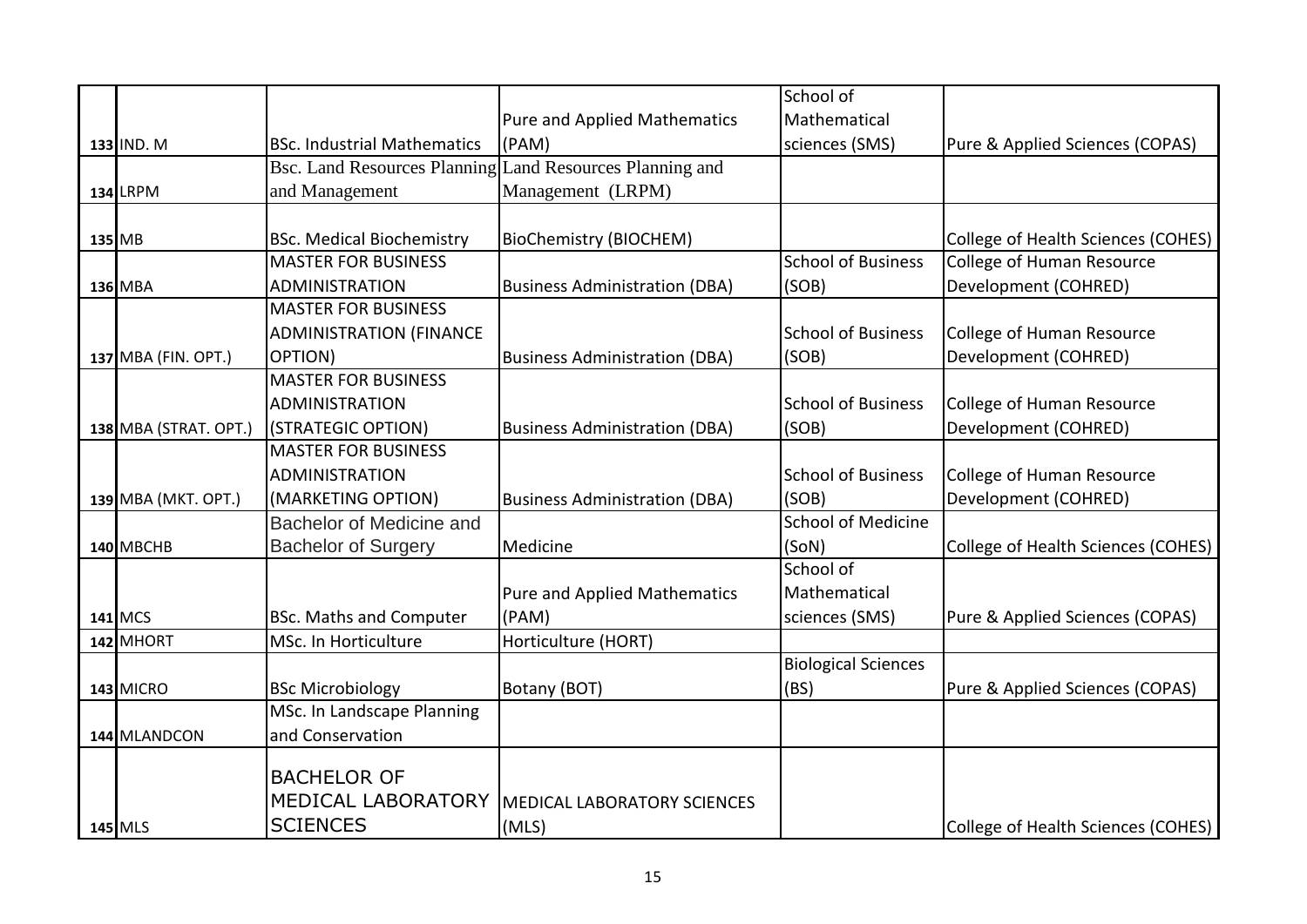|                     | <b>BSC. IN MEDICAL</b>         |                                            |                            |                                    |
|---------------------|--------------------------------|--------------------------------------------|----------------------------|------------------------------------|
| 146 MMB             | <b>MICROBIOLOGY</b>            | <b>MEDICAL MICROBIOLOGY</b>                | <b>SOBMS</b>               | College of Health Sciences (COHES) |
| 147 MPBREED         | MSc. Plant Breeding            | Horticulture (HORT)                        |                            |                                    |
|                     | MSc. In Plant Health Science   |                                            |                            |                                    |
| 148 MPHEALTH        | and Management                 | Horticulture (HORT)                        |                            |                                    |
|                     |                                |                                            |                            |                                    |
|                     |                                |                                            | School of                  |                                    |
|                     |                                |                                            | <b>Biosystems and</b>      |                                    |
|                     | MSc. in Agricultural and       |                                            | Environmental              | College of Engineering and         |
| 149 MSc. APE        | <b>Processing Engineering</b>  | AGRIC. & BIOSYS. ENG (ABED)                | Engineering (SOBEE)        | Technology (COETEC)                |
|                     |                                |                                            |                            | College of Human Resource          |
| 150 MSC. A/C & FIN  | <b>MSC. ACC &amp; FINANCE</b>  | KISII                                      |                            | Development (COHRED)               |
|                     | MSc Agricultural and Applied   | Department of Agriculture and              | Faculty of                 |                                    |
| <b>151 MSC. AER</b> | Economics                      | Resource Economics (DARE)                  | Agriculture (FOA)          | Faculty of Agriculture (FOA)       |
|                     |                                |                                            | School of                  |                                    |
|                     |                                | <b>Statistics &amp; Actuarial Sciences</b> | Mathematical               |                                    |
| 152 MSC. APP. STAT  | <b>MSc. APPLIED STATISTICS</b> | (STACS)                                    | sciences (SMS)             | Pure & Applied Sciences (COPAS)    |
|                     |                                |                                            |                            |                                    |
|                     | Master of Science in Business  |                                            |                            |                                    |
| <b>153 MSC. BIT</b> | <b>Information Technology</b>  | SoDeL                                      | SoDeL                      | SoDeL                              |
|                     |                                |                                            |                            |                                    |
| 154 MSC. BIOCHEM    | MSc. Biochemistry              | <b>BioChemistry (BIOCHEM)</b>              | <b>SOBMS</b>               | College of Health Sciences (COHES) |
|                     | MSc. Bionformatics and         |                                            |                            |                                    |
| 155 MSC. BIOINFORM  | Molecular Biology              | <b>BioChemistry (BIOCHEM)</b>              | <b>SOBMS</b>               | College of Health Sciences (COHES) |
|                     | MSc Botany (Plant              |                                            | <b>Biological Sciences</b> |                                    |
| <b>156 MSC. BOT</b> | Physiology)                    | Botany (BOT)                               | (BS)                       | Pure & Applied Sciences (COPAS)    |
|                     |                                |                                            | School of                  |                                    |
|                     |                                |                                            | Architecture and           |                                    |
|                     | MSc. In Construction Project   | <b>Construction Management</b>             | <b>Building Sciences</b>   | College of Engineering and         |
| <b>157 MSC. CPM</b> | Management                     | (CONMAN)                                   | (SABS)                     | <b>Technology (COETEC)</b>         |
| 158 MSc. Comp. Sys  | MSc. In Computer Systems       | SoDeL                                      | SoDeL                      | SoDeL                              |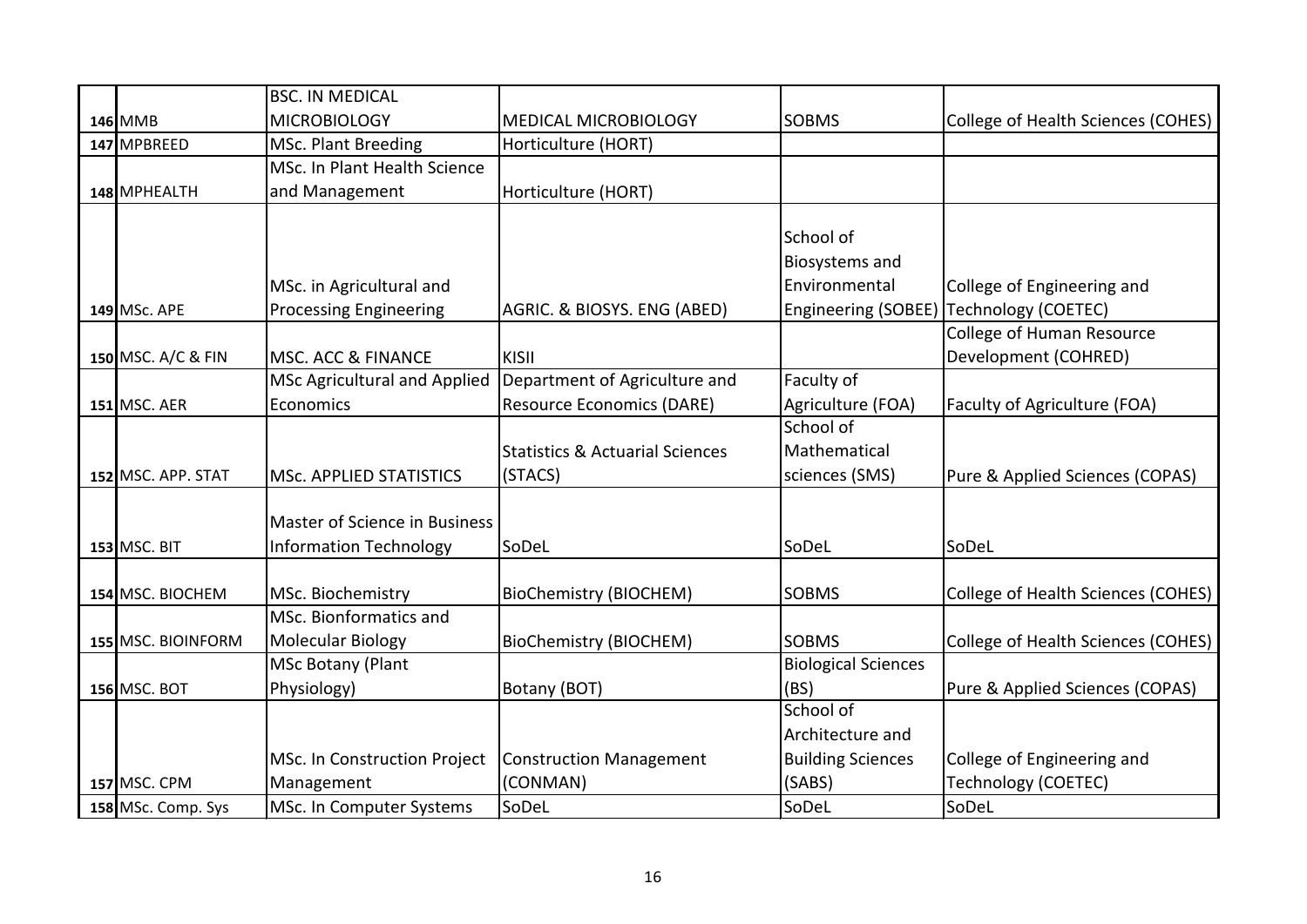|                     | <b>MSC. COMPUTER</b>                |                                           |                             |                            |
|---------------------|-------------------------------------|-------------------------------------------|-----------------------------|----------------------------|
| 159 MSc. CS         | <b>SCIENCE</b>                      | <b>CBD</b>                                | <b>COHRED</b>               | <b>COHRED</b>              |
|                     |                                     |                                           | School of                   |                            |
|                     |                                     |                                           | communication and           |                            |
|                     |                                     |                                           | developmet studies          | College of Human Resource  |
| <b>160 MSC. DEV</b> | MSc. IN DEVELOPMENT                 | Development studies (DDS)                 | (SCDS)                      | Development (COHRED)       |
|                     |                                     |                                           | School of                   |                            |
|                     | MSc. In DEVELOPMENT                 |                                           | communication and           |                            |
| MSC. DEV (HD        | <b>STUDIES</b> (human               |                                           | developmet studies          | College of Human Resource  |
| 161 Option)         | development option)                 | Development studies (DDS)                 | (SCDS)                      | Development (COHRED)       |
|                     |                                     |                                           | School of                   |                            |
|                     | MSc. In DEVELOPMENT                 |                                           | communication and           |                            |
| MSC. DEV (PM        | STUDIES (project                    |                                           | developmet studies          | College of Human Resource  |
| 162 Option)         | management option)                  | Development studies (DDS)                 | (SCDS)                      | Development (COHRED)       |
|                     |                                     |                                           | School of                   |                            |
|                     |                                     |                                           | communication and           |                            |
|                     | Msc-DEVELOPMENT                     |                                           | developmet studies          | College of Human Resource  |
| 163 MSc. Dev. Stud  | <b>STUDIES</b>                      | <b>KITALE</b>                             | (SCDS)                      | Development (COHRED)       |
|                     |                                     |                                           |                             |                            |
|                     |                                     |                                           |                             |                            |
|                     |                                     |                                           | <b>School of Electrical</b> |                            |
|                     | MSc. IN Electrical &                |                                           | and Electronic              | College of Engineering and |
| 164 MSC. EEE        | <b>Electronics Engineering</b>      | <b>ELECTRICAL &amp; Electronics (EEE)</b> | Engineering (SEEIE)         | Technology (COETEC)        |
|                     |                                     |                                           |                             |                            |
|                     |                                     |                                           | School of                   |                            |
|                     | <b>MSc Environmental</b>            |                                           | Biosystems and              |                            |
|                     | Engineering and                     | Soil, Water and Environmental             | Environmental               | College of Engineering and |
| <b>165 MSC. EEM</b> | Management                          | Engineering (SWEED)                       | Engineering (SOBEE)         | Technology (COETEC)        |
|                     | <b>MASTER FOR</b><br>ENIVIRONMENTAL |                                           |                             |                            |
|                     | <b>LEGISLATION AND</b>              |                                           |                             |                            |
| <b>166 MSC. ELM</b> | <b>MANAGEMENT</b>                   | <b>IEET</b>                               | <b>IEET</b>                 | <b>IEET</b>                |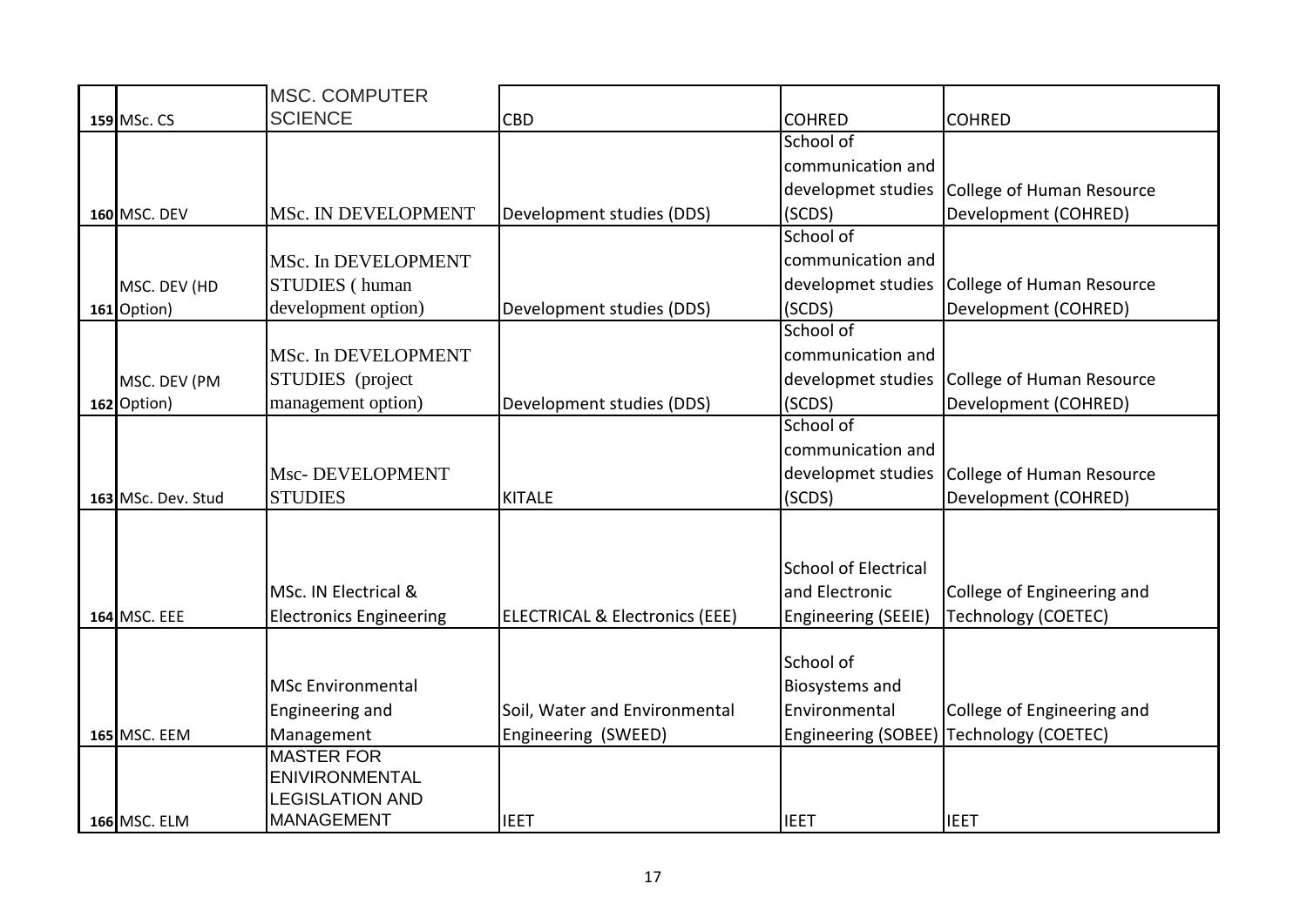|                     |                                                      |                                      | School of                 |                                  |
|---------------------|------------------------------------------------------|--------------------------------------|---------------------------|----------------------------------|
|                     |                                                      |                                      | Mechanical,               |                                  |
|                     |                                                      |                                      | Materials and             |                                  |
|                     |                                                      |                                      | Manufacturing             |                                  |
|                     | <b>M.Sc. MECHANICAL</b>                              |                                      | Engineering               | College of Engineering and       |
|                     | <b>ENGINEERING - DESIGN</b><br><b>AND PRODUCTION</b> |                                      |                           |                                  |
| 167 MSC. EMG (D&P)  |                                                      | Mechanical Engineering(ME)           | (SoMMME)                  | Technology (COETEC)              |
|                     |                                                      |                                      |                           | College of Engineering and       |
| <b>168 MSC. EMT</b> | <b>MSc. In Mechatronics</b>                          | Mechatronics (MT)                    |                           | Technology (COETEC)              |
|                     | <b>MASTER FOR ENERGY</b>                             |                                      |                           |                                  |
| 169 MSC ENTECH      | <b>TECHNOLOGY</b>                                    | <b>IEET</b>                          | <b>IEET</b>               | <b>IEET</b>                      |
|                     | MSc.                                                 |                                      |                           |                                  |
|                     | Environmental/Analytical                             |                                      | <b>School of Physical</b> |                                  |
| 170 MSC. ENV/ANALYT | Chemistry                                            | Chemistry (CHEM)                     | sciences (SPS)            | Pure & Applied Sciences (COPAS)  |
|                     |                                                      |                                      |                           | College of Human Resource        |
| <b>171 MSC. FIN</b> | <b>MSC. FINANCE</b>                                  | KISII                                |                           | Development (COHRED)             |
|                     |                                                      |                                      | School of Food and        |                                  |
|                     | <b>MSC. FOOD SCIENCE AND</b>                         | <b>Department of Human Nutrition</b> | <b>Nutritional</b>        | College of Agriculture and       |
| 172 MSC. FSN        | <b>NUTRITION</b>                                     | <b>Sciences (HNS)</b>                | Sciences (SFNS)           | <b>Natural Resources</b>         |
|                     | MSc in Food Science and                              |                                      |                           |                                  |
| <b>173 MSC. FST</b> | Technology                                           | Food Science and Technology (FST)    | Agriculture (AGR)         | Agriculture (FAGR)               |
|                     | MSc. GOVERNANCE AND                                  |                                      |                           | <b>College of Human Resource</b> |
| 174 MSC. GAL        | LEADERSHIP                                           | KISII                                |                           | Development (COHRED)             |
|                     | Msc-HUMAN RESOURCE                                   |                                      | <b>School of Business</b> | <b>College of Human Resource</b> |
| <b>175 MSc. HRM</b> | <b>MANAGEMENT</b>                                    | <b>KITALE</b>                        | (SOB)                     | Development (COHRED)             |
|                     | <b>MSC MONITORING AND</b>                            |                                      |                           | College of Human Resource        |
| 176 MSc. M & EV     | <b>EVALUATION MGT</b>                                | <b>NBR-CBD</b>                       | NBR-CBD                   | Development (COHRED)             |
|                     | <b>MSC INFORMATION AND</b>                           |                                      |                           | <b>College of Human Resource</b> |
| 177 MSc. I & KM     | <b>KNOWLEDGE MGT</b>                                 | NBR-CBD                              | NBR-CBD                   | Development (COHRED)             |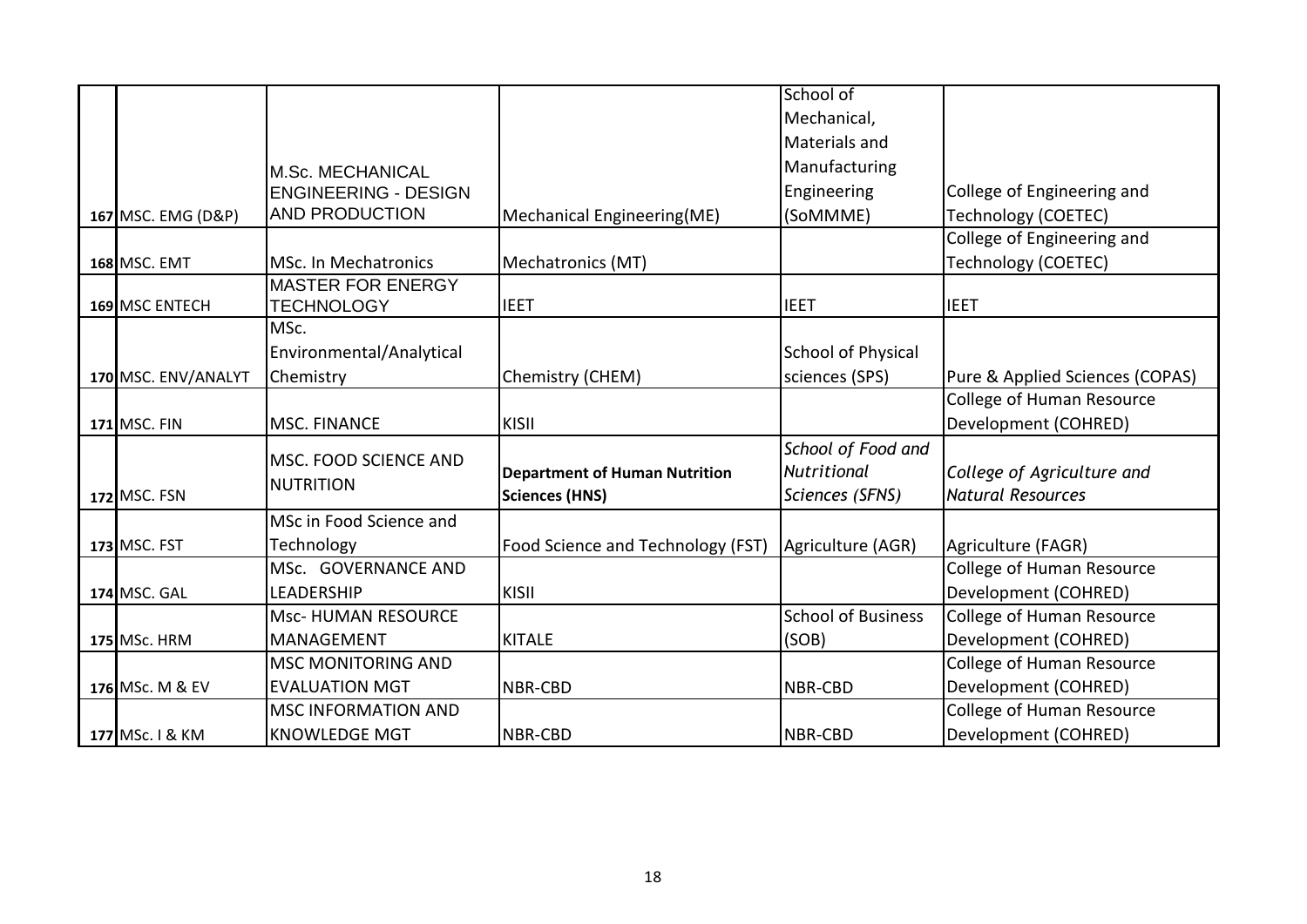|                     |                                  |                                    | School of                  |                                    |
|---------------------|----------------------------------|------------------------------------|----------------------------|------------------------------------|
|                     |                                  |                                    | Communication and          |                                    |
|                     |                                  | Media Technology&Applied           | Development                | College of Human Resource          |
| <b>178 MSC. MC</b>  | <b>Msc In Mass Communication</b> | Communication (MTAC)               | Studies (SCDS)             | Development (COHRED)               |
|                     |                                  |                                    | <b>Biological Sciences</b> |                                    |
| 179 MSC. MICROBIO   | MSc. In Microbiology             | Botany (BOT)                       | (BS)                       | Pure & Applied Sciences (COPAS)    |
|                     | <b>MASTER OF MEDICAL</b>         |                                    |                            |                                    |
|                     | <b>LABORATORY</b>                | <b>MEDICAL LABORATORY SCIENCES</b> |                            |                                    |
| <b>180 MSC. MLS</b> | <b>SCIENCES</b>                  | (MLS)                              |                            | College of Health Sciences (COHES) |
|                     | <b>MSC. MEDICAL</b>              |                                    |                            |                                    |
| <b>181 MSC. MMB</b> | <b>MICROBIOLOGY</b>              | MEDICAL MICROBIOLOGY (MMB)         |                            | College of Health Sciences (COHES) |
|                     |                                  |                                    |                            |                                    |
| 182 MSC. N          | MSc. Nursing                     | Nursing (N)                        | <b>Nursing</b>             | College of Health Sciences (COHES) |
|                     | <b>MASTER OF SCIENCE IN</b>      |                                    |                            |                                    |
|                     | <b>OCCUPATIONAL SAFETY AND</b>   |                                    |                            |                                    |
| 183 MSC OSH         | <b>HEALTH</b>                    | <b>REHABILITATIVE</b>              | <b>SOMED</b>               | College of Health Sciences (COHES) |
|                     |                                  |                                    | School of                  |                                    |
|                     |                                  |                                    | Entrepreneurship           |                                    |
|                     |                                  |                                    | procurement and            |                                    |
|                     | <b>Msc. PROCUREMENT AND</b>      |                                    | Management                 | <b>College of Human Resource</b>   |
| 184 MSc. PCM        | <b>CONTRACT MANAGEMENT</b>       | KITALE                             | (SEPM)                     | Development (COHRED)               |
|                     |                                  |                                    | School of                  |                                    |
|                     |                                  |                                    | Entrepreneurship           |                                    |
|                     |                                  |                                    | procurement and            |                                    |
|                     | Msc - PROCUREMENT AND            |                                    | Management                 | <b>College of Human Resource</b>   |
| 185 MSc. P&L        | <b>LOGISTICS</b>                 | KITALE                             | (SEPM)                     | Development (COHRED)               |
|                     |                                  |                                    | School of                  |                                    |
|                     |                                  |                                    | Entrepreneurship           |                                    |
|                     |                                  |                                    | procurement and            |                                    |
|                     | Msc-PROJECT                      |                                    | Management                 | <b>College of Human Resource</b>   |
| 186 MSc. PM         | <b>MANAGEMENT</b>                | <b>KITALE</b>                      | (SEPM)                     | Development (COHRED)               |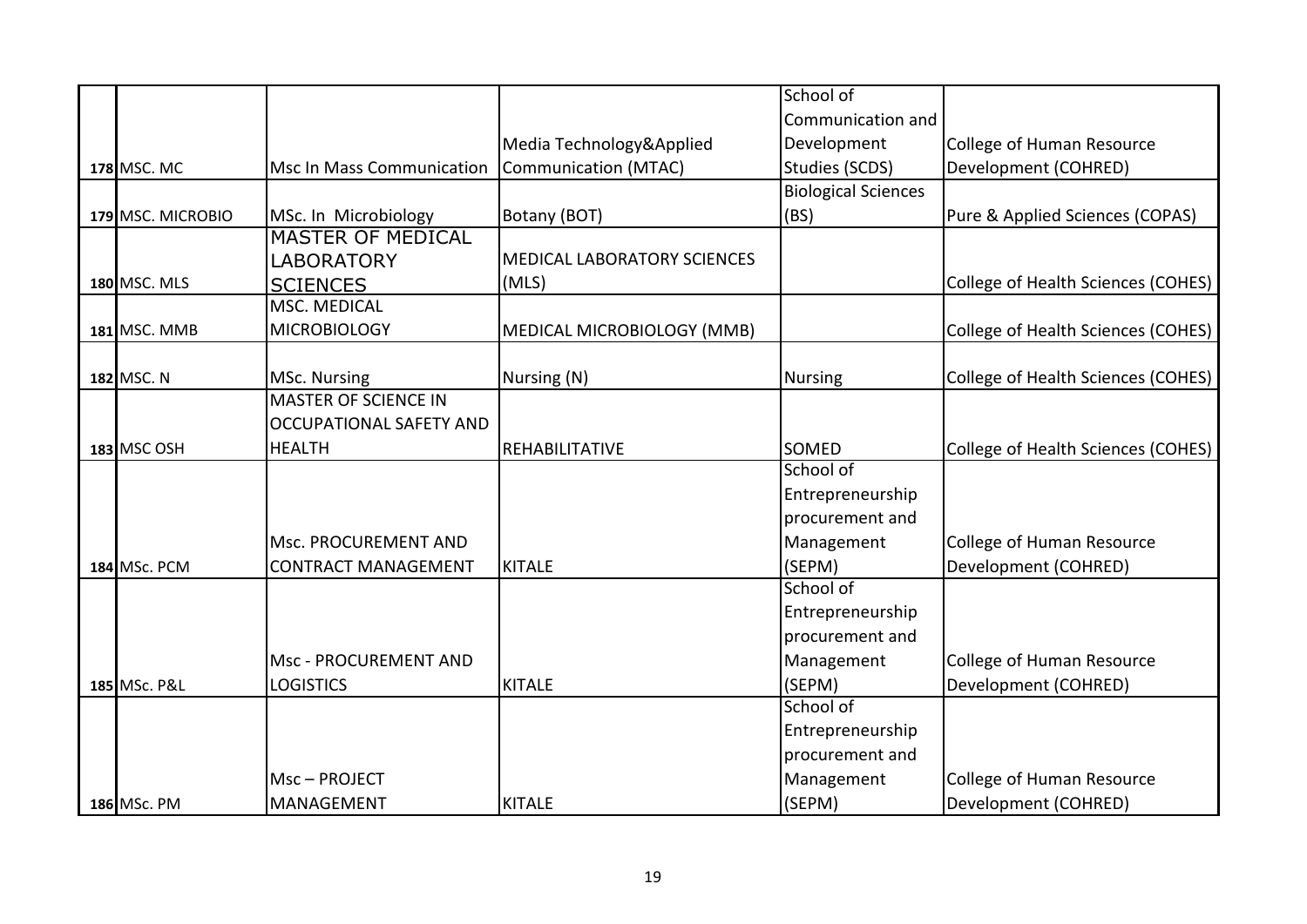|                       | MSc. In Public Health          |                                            |                             |                                    |
|-----------------------|--------------------------------|--------------------------------------------|-----------------------------|------------------------------------|
| <b>187 MSC. PH</b>    | <b>Scienses</b>                | <b>Public Health Sciences (PH)</b>         |                             | College of Health Sciences (COHES) |
|                       |                                |                                            | <b>School of Physical</b>   |                                    |
| <b>188 MSC. PHY</b>   | MSc. In Physics                | Physics (PHY)                              | sciences (SPS)              | Pure & Applied Sciences (COPAS)    |
|                       |                                |                                            |                             |                                    |
| 189 MSC. PHYSIO       | MSc. PHYSIOTHERAPY             | Medicine                                   | <b>SOMED</b>                | College of Health Sciences (COHES) |
|                       | MSc. PHYSIOTHERAPY             |                                            |                             |                                    |
| 190 MSC. PHYSIO/TRPY  | <b>/THERAPY</b>                | <b>REHABILITATIVE</b>                      | <b>SOMED</b>                | College of Health Sciences (COHES) |
|                       |                                |                                            | School of                   |                                    |
|                       |                                | <b>Statistics &amp; Actuarial Sciences</b> | Mathematical                |                                    |
| 191 MSC. SOCIAL. STAT | <b>MSc. SOCIAL STATISTICS</b>  | (STACS)                                    | sciences (SMS)              | Pure & Applied Sciences (COPAS)    |
|                       | Master of Science in Strategic |                                            |                             |                                    |
| 192 MSC. STRAT. MNGT  | Management                     | SoDeL                                      | SoDeL                       | SoDeL                              |
|                       |                                |                                            |                             |                                    |
|                       | <b>MASTER OF SUSTAINABLE</b>   | CENTRE FOR URBAN STUDIES (CUSt)            |                             | College of Engineering and         |
| 193 MSC. SUDEV        | <b>URBAN DEVELOPMENT</b>       |                                            | <b>SABS</b>                 | <b>Technology (COETEC)</b>         |
|                       |                                |                                            |                             |                                    |
|                       |                                |                                            | School of                   |                                    |
|                       |                                |                                            | <b>Biosystems and</b>       |                                    |
|                       | Master of Science in Soil and  | Soil, Water and Environmental              | Environmental               | College of Engineering and         |
| <b>194 MSC. SWE</b>   | <b>Water Engineering</b>       | Engineering (SWEED)                        | Engineering (SOBEE)         | Technology (COETEC)                |
|                       | Master of Science in           |                                            |                             |                                    |
| 195 MSC. RM           | <b>Research Methods</b>        | SoDeL                                      | SoDeL                       | SoDeL                              |
|                       |                                |                                            |                             |                                    |
|                       |                                |                                            |                             |                                    |
|                       |                                |                                            | <b>School of Electrical</b> |                                    |
|                       | Msc TELECOMMUNICATION          | Telecommunication and                      | and Electronic              | College of Engineering and         |
| <b>196 MSC. TIE</b>   | <b>ENGINEERING</b>             | Information Engineering (TIE)              | Engineering (SEEIE)         | <b>Technology (COETEC)</b>         |
| 197 MSc. ICT MNGT     | MSc- ICT MANAGEMENT            | <b>KITALE</b>                              |                             | <b>COPAS</b>                       |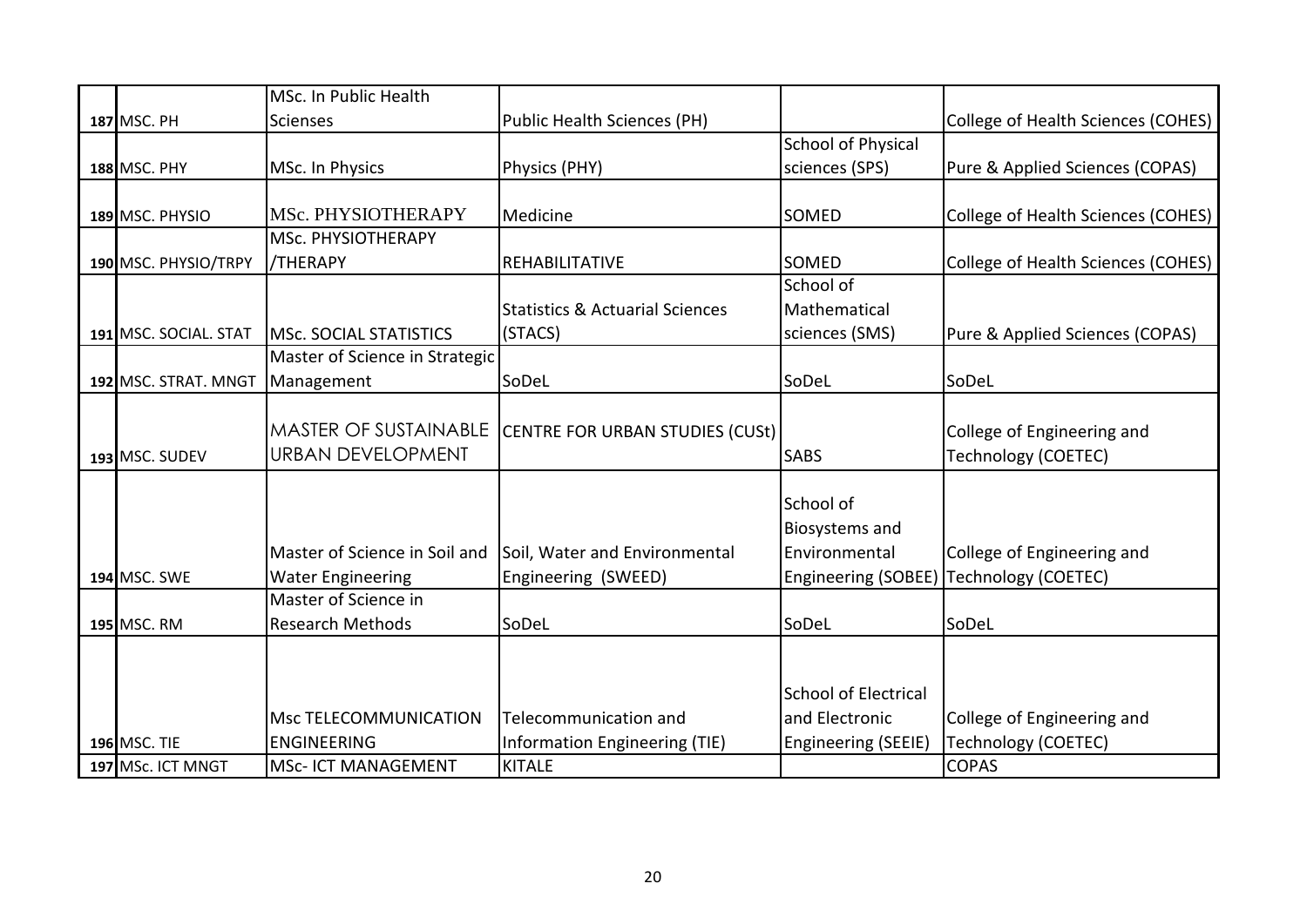|                    | Master of Science ICT           |                                            |                    |                                    |
|--------------------|---------------------------------|--------------------------------------------|--------------------|------------------------------------|
|                    | integration in Education &      |                                            |                    |                                    |
| 198 MSc. ICT-IE&ID | <b>Instructional Design</b>     | SoDeL                                      | SoDeL              | SoDeL                              |
|                    |                                 |                                            |                    |                                    |
|                    | Postgraduate Certificate ICT    |                                            |                    |                                    |
|                    | integration in Education &      |                                            |                    |                                    |
| 199 PGC ICT-IE&ID  | <b>Instructional Design</b>     | SoDeL                                      | SoDeL              | SoDeL                              |
|                    |                                 |                                            | School of          |                                    |
|                    | Postgraduate Diploma in         | <b>Statistics &amp; Actuarial Sciences</b> | Mathematical       |                                    |
| 200 PGD. APP. STAT | <b>APPLIED STATISTICS</b>       | (STACS)                                    | sciences (SMS)     | Pure & Applied Sciences (COPAS)    |
|                    | <b>PhD Business Information</b> |                                            |                    |                                    |
| 201 PHD BITM       | Technology management           | <b>CBD</b>                                 | <b>CBD</b>         | <b>CBD</b>                         |
|                    | Postgraduate Diploma ICT        |                                            |                    |                                    |
|                    | integration in Education &      |                                            |                    |                                    |
| 202 PGD ICT-IE&ID  | <b>Instructional Design</b>     | SoDeL                                      | SoDeL              | SoDeL                              |
|                    | Postgraduate Diploma in         | MEDICAL LABORATORY SCIENCES                |                    |                                    |
| 203 PGD MLS        | Medical Lab. Sciences           | (MLS)                                      |                    | College of Health Sciences (COHES) |
|                    | POSTGRADUATE DIPLOMA            |                                            |                    |                                    |
|                    | IN OCCUPATIONAL SAFETY          |                                            |                    |                                    |
| 204 PGD. OSH       | <b>AND HEALTH</b>               | <b>REHABILITATIVE</b>                      | SOMED              | College of Health Sciences (COHES) |
|                    | PHD IN BUSINESS                 |                                            |                    | <b>College of Human Resource</b>   |
| 205 PhD. BA        | <b>ADMINISTRATION</b>           | KISII                                      |                    | Development (COHRED)               |
|                    |                                 |                                            |                    | College of Human Resource          |
| 206 PhD. ENTREP    | PHD IN ENTRENEURSHIP            | KISII                                      |                    | Development (COHRED)               |
|                    |                                 |                                            |                    | College of Human Resource          |
| 207 PhD. FIN       | PHD IN FINANCE                  | KISII                                      |                    | Development (COHRED)               |
|                    |                                 |                                            | School of Food and |                                    |
|                    | PhD. Food Science and           | <b>Department of Human Nutrition</b>       | <b>Nutritional</b> | College of Agriculture and         |
| 208 PhD. FST       | Technology                      | <b>Sciences (HNS)</b>                      | Sciences (SFNS)    | <b>Natural Resources</b>           |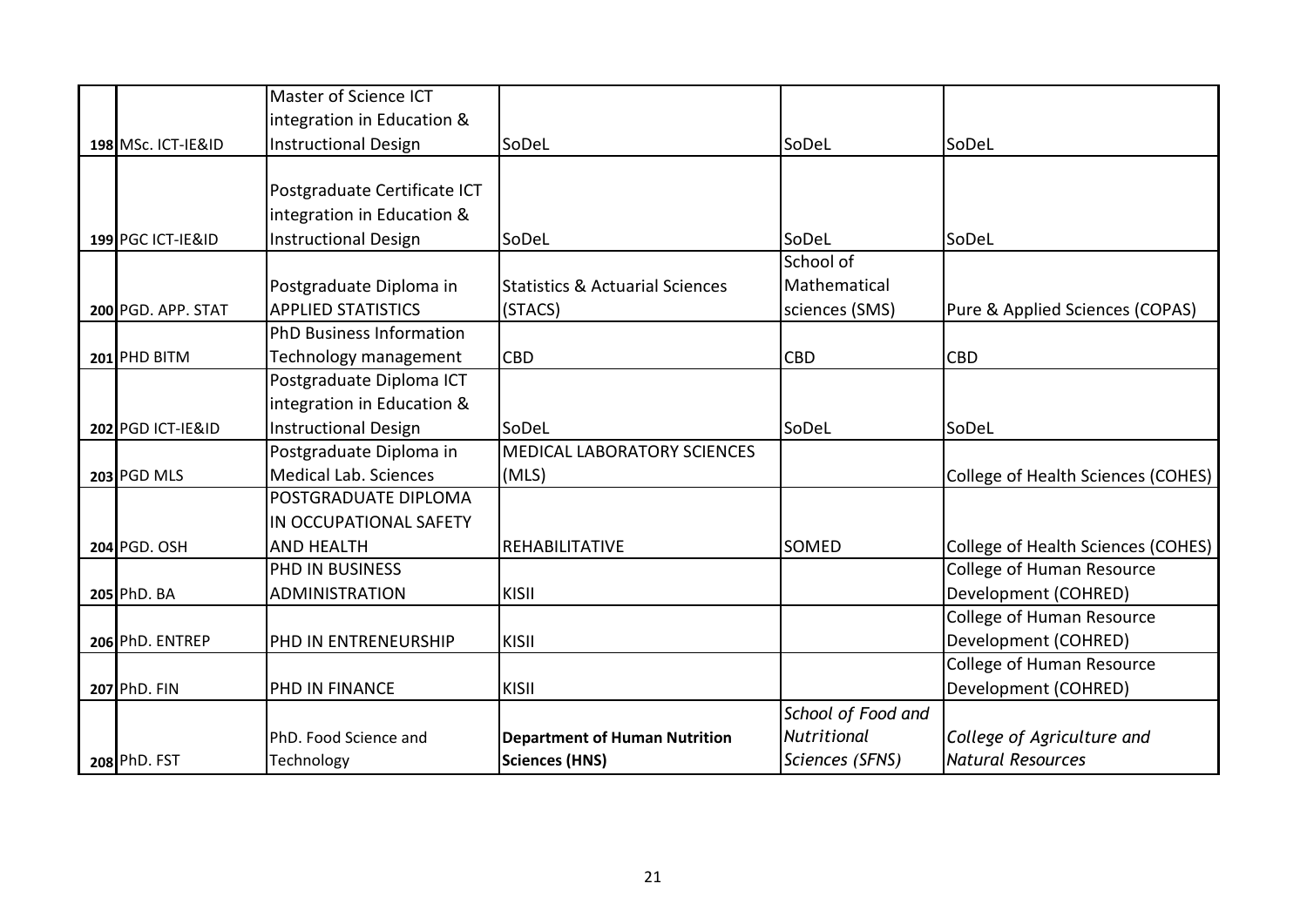|                      |                                                           |                                                            | School of Food and         |                                    |
|----------------------|-----------------------------------------------------------|------------------------------------------------------------|----------------------------|------------------------------------|
|                      | PhD. Food Science and                                     | <b>Department of Human Nutrition</b>                       | <b>Nutritional</b>         | College of Agriculture and         |
| 209 PhD. FSN         | <b>Nutrition</b>                                          | <b>Sciences (HNS)</b>                                      | Sciences (SFNS)            | <b>Natural Resources</b>           |
|                      | PhD IN GOVERNANCE AND                                     |                                                            |                            | <b>College of Human Resource</b>   |
| 210 PhD. GAL         | <b>LEADERSHIP</b>                                         | KISII                                                      |                            | Development (COHRED)               |
|                      |                                                           |                                                            |                            |                                    |
| $211$ PhD IT         | PhD Information Technology                                | <b>CBD</b>                                                 | <b>CBD</b>                 | <b>CBD</b>                         |
| 212 PhD. PH          | PhD In Public Health Scienses Public Health Sciences (PH) |                                                            |                            | College of Health Sciences (COHES) |
|                      |                                                           |                                                            | School of                  |                                    |
|                      |                                                           |                                                            | Communication and          |                                    |
|                      |                                                           | Media Technology&Applied                                   | Development                | College of Human Resource          |
| 213 PhD. MC          | Phd In Mass Communication                                 | <b>Communication (MTAC)</b>                                | Studies (SCDS)             | Development (COHRED)               |
|                      | PHD IN SUPPLY CHAIN                                       |                                                            |                            | <b>College of Human Resource</b>   |
| 214 PhD. SCM         | MANAGEMENT                                                | KISII                                                      |                            | Development (COHRED)               |
|                      |                                                           |                                                            | <b>School of Physical</b>  |                                    |
| 215 PHY              | <b>BSc. In Physics (Major)</b>                            | Physics (PHY)                                              | sciences (SPS)             | Pure & Applied Sciences (COPAS)    |
|                      | <b>BSc. Physical Science</b>                              |                                                            | <b>School of Physical</b>  |                                    |
| 216 PhyScie          | (General)                                                 | Physics (PHY)                                              | sciences (SPS)             | Pure & Applied Sciences (COPAS)    |
|                      | Plant Ecology and                                         |                                                            | <b>Biological Sciences</b> |                                    |
| 217 PLEES            | <b>Environmental Science</b>                              | Botany (BOT)                                               | (BS)                       | Pure & Applied Sciences (COPAS)    |
|                      | <b>BACHELOR OF</b>                                        | <b>MEDICAL LABORATORY SCIENCES</b>                         |                            |                                    |
| <b>218 RAD</b>       | <b>RADIOGRAPHY</b>                                        | (MLS)                                                      |                            | College of Health Sciences (COHES) |
|                      |                                                           |                                                            |                            |                                    |
|                      |                                                           | <b>BACHELOR OF RADIOGRAPHY MEDICAL LABORATORY SCIENCES</b> |                            |                                    |
| 219 RAD (DIAG)       | (DIAGNOSTIC OPTION)                                       | (MLS)                                                      |                            | College of Health Sciences (COHES) |
|                      |                                                           | <b>BACHELOR OF RADIOGRAPHY MEDICAL LABORATORY SCIENCES</b> |                            |                                    |
|                      |                                                           |                                                            |                            |                                    |
| <b>220 RAD (RAD)</b> | (RADIOTHERAPY OPTION)                                     | (MLS)                                                      | <b>School of Physical</b>  | College of Health Sciences (COHES) |
| <b>221 REEN</b>      | <b>BSc. Renewable Energy</b>                              | Physics (PHY)                                              | sciences (SPS)             | Pure & Applied Sciences (COPAS)    |
|                      |                                                           |                                                            |                            |                                    |